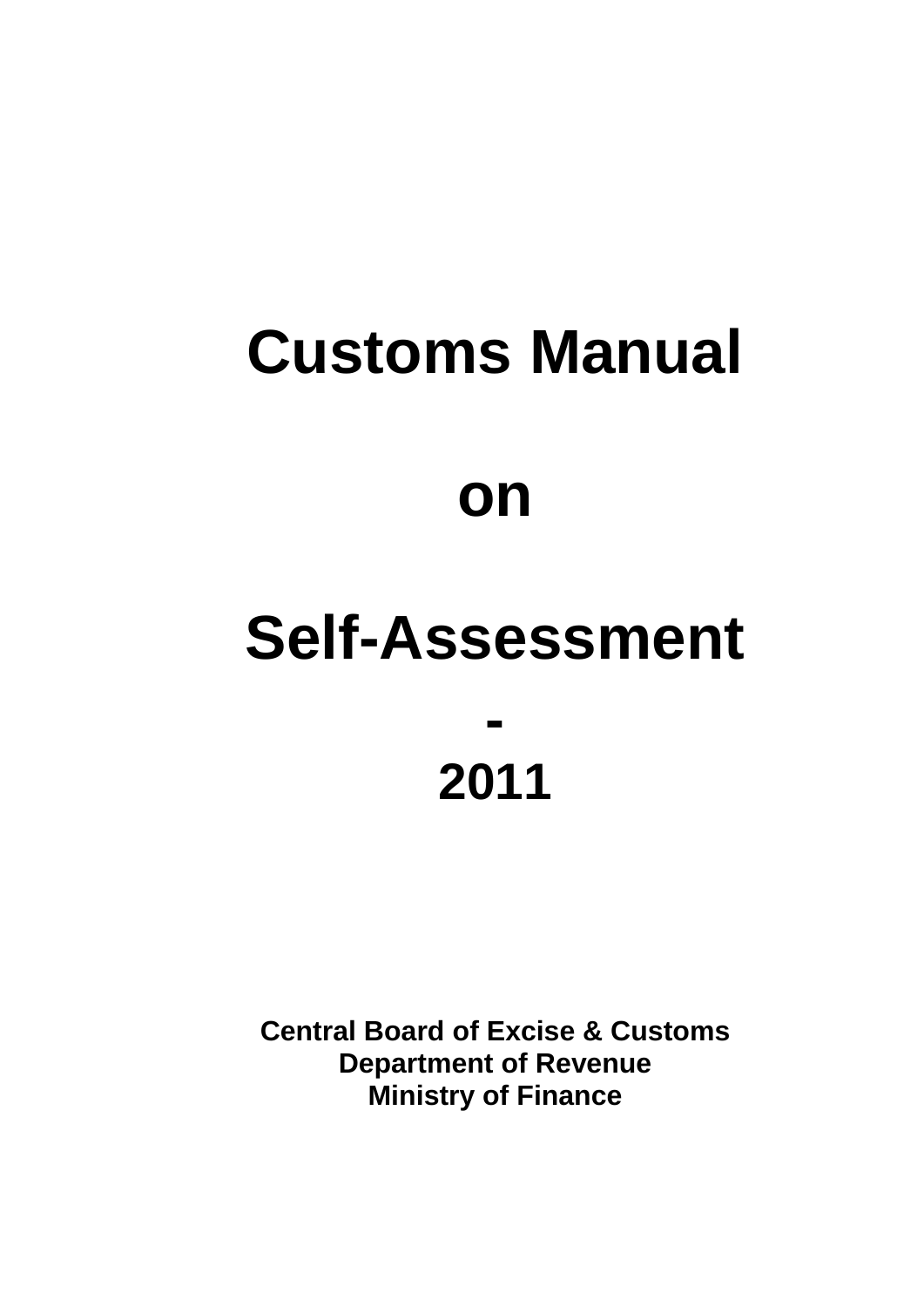#### **PREFACE**

"Self-Assessment" in Customs has been implemented w.e.f. 8.4.2011 vide Finance Act, 2011 by suitable changes to Sections 17, 18, 46 and 50 of the Customs Act, 1962. Self-Assessment *interalia* requires importers / exporters to correctly declare value, classification, description of goods, exemption notifications etc. and self assess the duty thereon, if any. As Self-Assessment is newly introduced, the Central Board of Excise and Customs is releasing this Manual to guide importers / exporters in making correct Self-Assessment of duty of imported or export goods.

This Manual covers (a) standard operating procedures, (b) compulsory compliance requirements (CCR) and (c) key aspects of Customs requirements such as classification, valuation, exemption notifications etc. for correct Self-Assessment of duty on goods imported or exported.

Self-Assessment is expected to usher in a new era of trust based Customs-Trade partnership leading to greater facilitation of compliant traders. Therefore, it is important that the trade takes its responsibility for making correct Self-Assessment seriously. Of course, the Departmental officials shall be readily available to resolve any doubts that the trade may have.

As aforestated, this Manual lists important elements of Self-Assessment and provides Check Lists to ensure common errors in classification, valuation, etc. can be pre-empted so that duty on imported or export goods is correctly self assessed. However, it should be noted that the purpose of this Manual is to serve as a guide or advisory and it is neither exhaustive nor legally binding. Importers and exporters are advised to peruse the statutes, Rules and Regulations as well as Board"s Circulars for ascertaining the correct legal provisions.

> **(M.C. Thakur) Member (Customs), CBEC**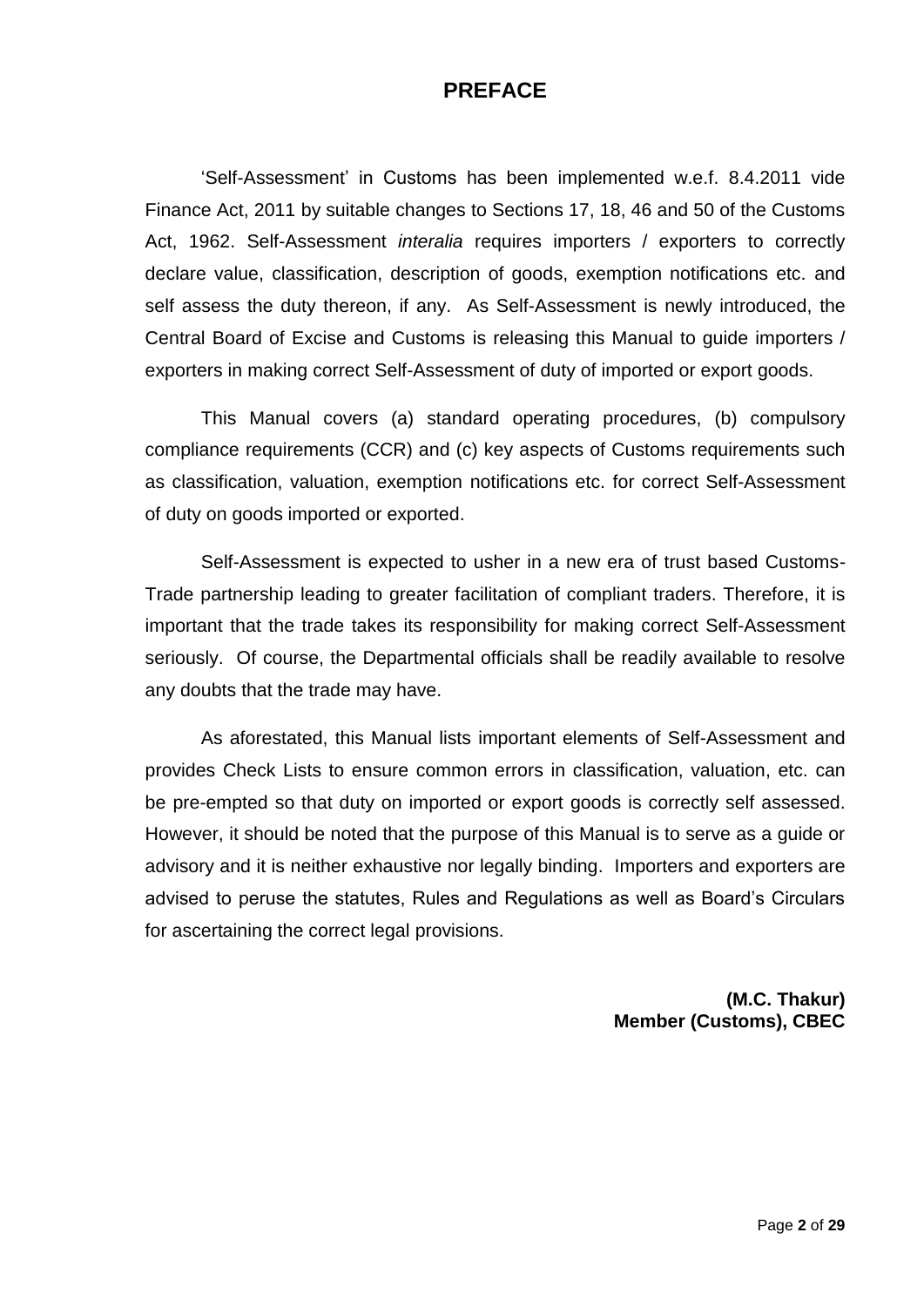### **Customs Manual of Self- Assessment**

# **Index**

| <b>Chapter</b> | <b>Subject</b>                                                        |                                                                                | Page No(s). |
|----------------|-----------------------------------------------------------------------|--------------------------------------------------------------------------------|-------------|
| 1.             | <b>Elements of Self-Assessment</b>                                    |                                                                                | $4 - 15$    |
|                | 1 <sub>1</sub>                                                        | Introduction to Self-Assessment                                                | 4           |
|                | 2.                                                                    | Implications of Self-Assessment                                                | $4 - 5$     |
|                | 3.                                                                    | Salient features of Self-Assessment                                            | 5           |
|                | 4.                                                                    | Key elements of Self-Assessment of imported / exported<br>goods                | $5 - 12$    |
|                | 5.                                                                    | <b>Compulsory Compliance Requirement (CCR)</b>                                 | $13 - 14$   |
|                | 6.                                                                    | Co-ordination with Customs House Agent                                         | $14 - 15$   |
| 2.             | Illustrative Check List Including CCRs for Self-<br><b>Assessment</b> |                                                                                | 16-26       |
| 3.             |                                                                       | Overview of Filing and Processing of Bill of Entry and<br><b>Shipping Bill</b> | $27 - 29$   |
|                | 1.                                                                    | Filing and Processing of Bill of Entry (B/E)                                   | $27 - 28$   |
|                | 2.                                                                    | Filing and Processing of Shipping Bill (S/B)                                   | 28-29       |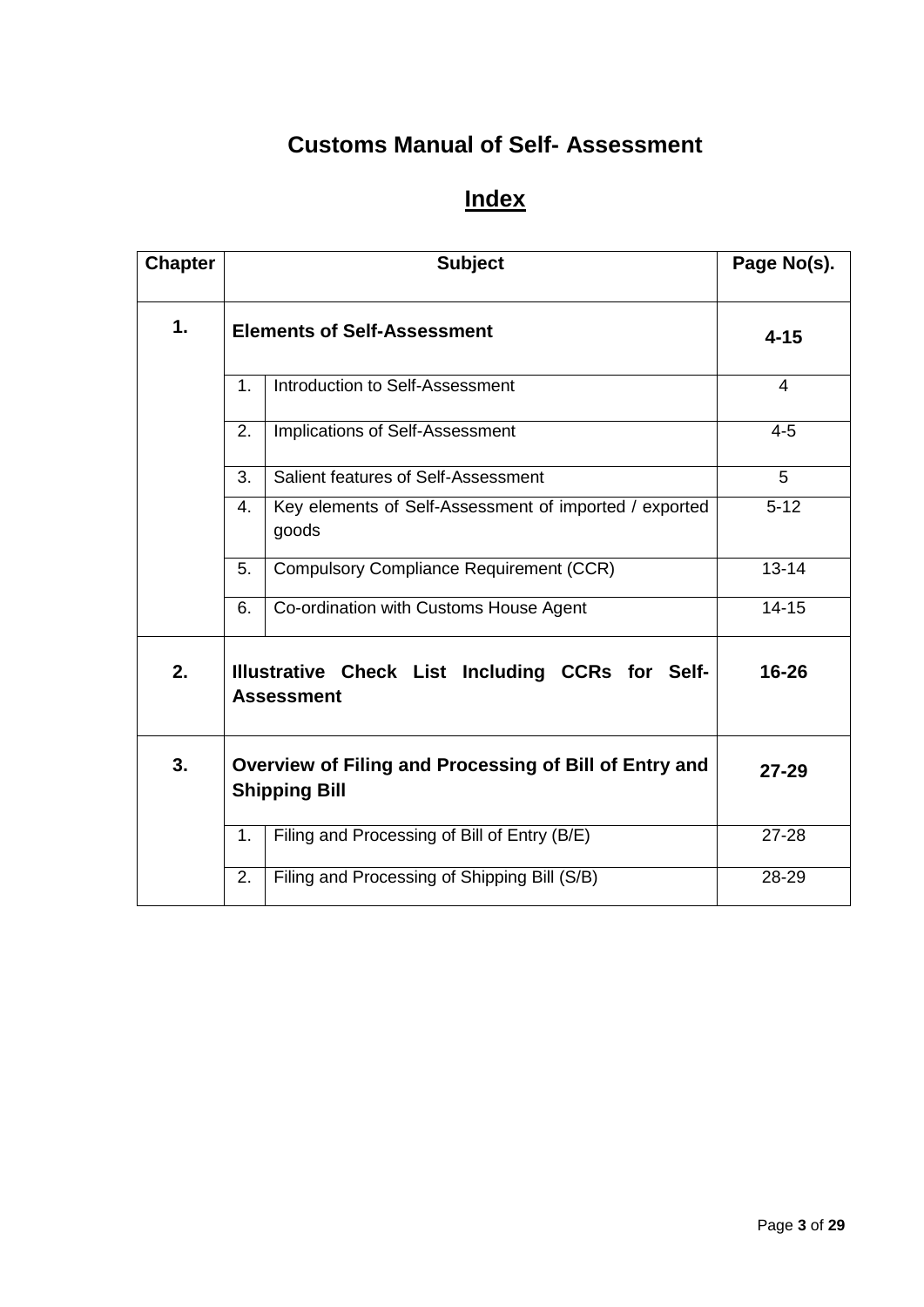#### **Chapter 1**

#### **Elements of Self-Assessment**

#### 1. **Introduction to Self-Assessment**

1.1 With effect from 8-4-2011 Self-Assessment has become the norm of assessment of Customs duty in respect of imported / export goods. Thus, importers / exporters are required to declare the correct description, value, classification, notification number, if any, and themselves assess the Customs duty leviable, if any, on the imported / export goods.

1.2 Self-Assessment is supported by Sections 17, 18 and 50 of the Customs Act, 1962 and the Bill of Entry (Electronic Declaration) Regulations, 2011 and Shipping Bill (Electronic Declaration) Regulations, 2011. The On-site Post Clearance Audit at the Premises of Importers and Exporters Regulations, 2011 issued in terms of Section 157 of the said Act would help the Department to verify the correctness of Self-Assessment.

1.3 Importers / exporters who are unable to do the Self-Assessment because of any complexity, lack of clarity, lack of information etc. may exercise the following options:

- (a) Seek assistance from Help Desk located in each Customs Houses, or
- (b) Refer to information on CBEC/ICEGATE web portal (www.cbec.gov.in), or
- (c) Apply in writing to the Assistant / Deputy Commissioner in charge of Appraising Group to allow provisional assessment, or
- (d) An importer may seek Advance Ruling from the Authority on Advance Ruling, New Delhi if qualifying conditions are satisfied.

#### 2. **Implications of Self-Assessment**

2.1 Self-Assessment can result in assured facilitation for compliant importers / exporters. However, delinquent and habitually non-compliant importers / exporters could face penal action on account of wrong Self-Assessment made with intent to evade duty or avoid compliance of conditions of notifications, Foreign Trade Policy or any other provision under the Customs Act, 1962 or the Allied Acts.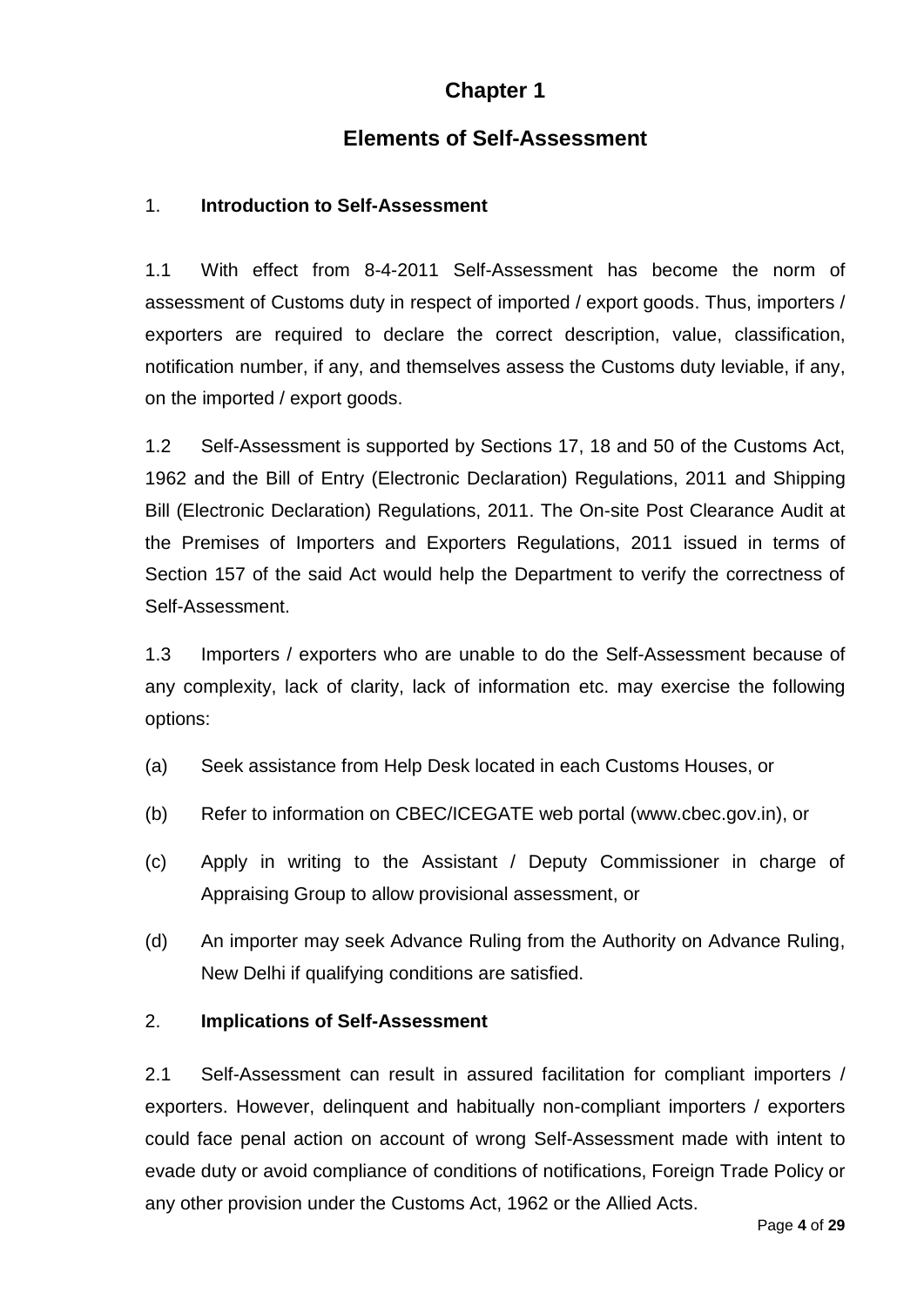2.2 Penal provisions would not be invoked in cases of bonafide errors in Self-Assessment where *mensrea* and willful intention to evade duty or non-compliance of a condition cannot be proved.

#### 3. **Salient features of Self-Assessment**

- (a) The importer / exporter is responsible for Self-Assessment of duty on imported / export goods and for filing all declarations and related documents and confirming these are true, correct and complete.
- (b) Self assessed import / export declaration may be verified by the Department. For this purpose the Customs officer may call for documents like contract, basis of transfer pricing of goods, broker note, policy insurance, catalogue, invoice etc. If required the goods may also be examined or tested by the officer.
- (c) Verification may result in re-assessment of duty by the officer for which the officer will give a speaking order within 15 days except when importer / exporter accepts re-assessment in writing.
- (d) In case the Self-Assessment is not possible, the importer / exporter may ask for provisional assessment. The officer may also order provisional assessment under Section 18(1). In case, the proper officer feels that the provisional assessment is to be allowed, the concurrence of jurisdictional Commissioner of Customs would require to be taken.
- (e) Cases where re-assessment is not done or when re-assessment is done but a speaking order is not passed will be subject to audit that may include On Site Post Clearance Audit (OSPCA) at the premise of the importer / exporter.

#### 4. **Key elements of Self-Assessment of imported / exported goods**

4.1 **Description of goods:** Declaration of the correct description of imported / export goods is necessary for determining their classification, eligibility of duty exemption notifications, applicability of import / export controls, etc. It is also important for valuation of imported goods since Rule 12 of Customs Valuation (Determination of Value of Imported Goods) Rules, 2007 provides that the transaction value can be rejected on the ground of the non-declaration of parameters such as brand, grade, specifications etc.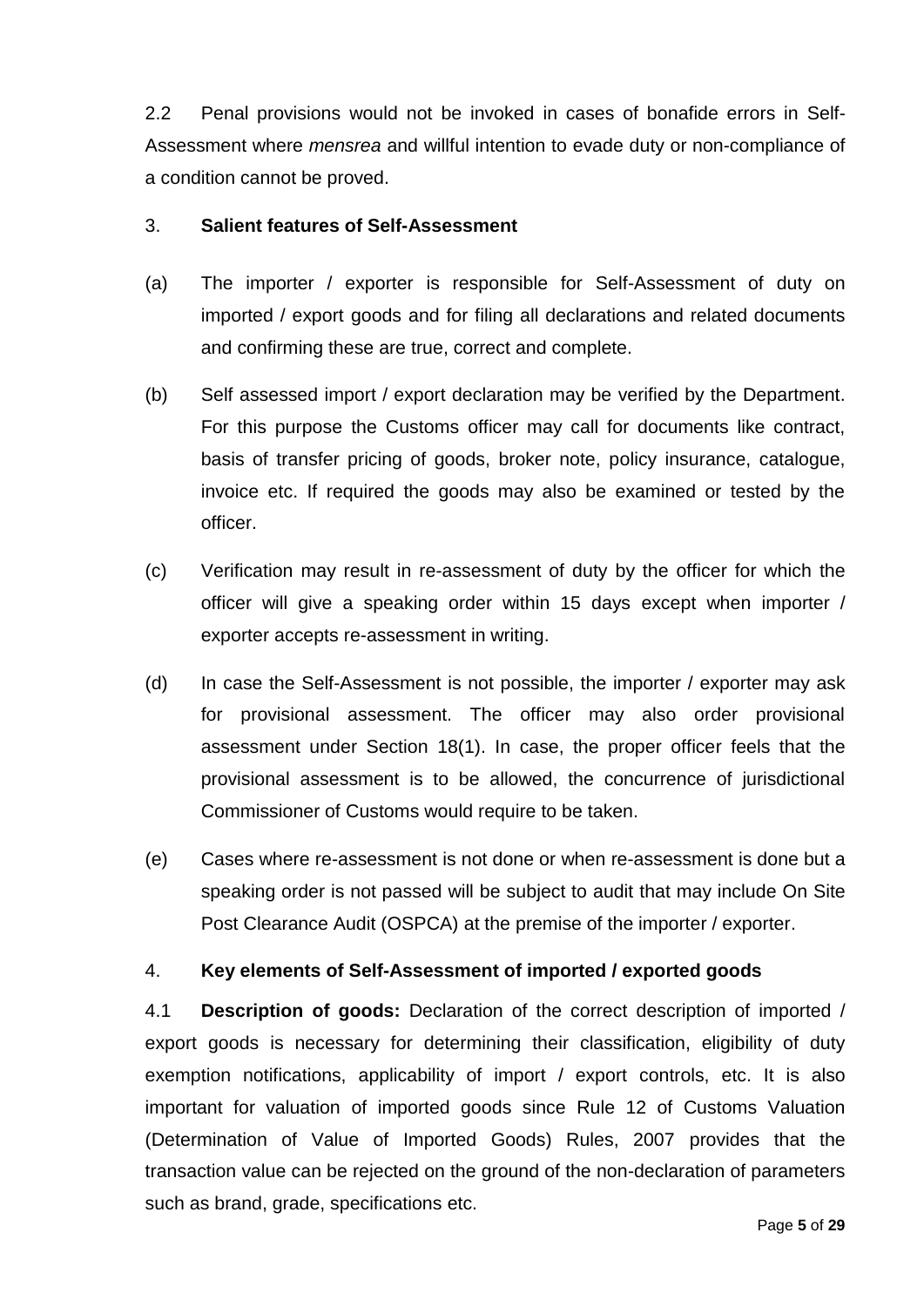4.1.1 In respect of export goods also, the description should be complete and accurate. It should conform to established standards of trade which are universally accepted containing details of the product, model etc. The description should not be generic based merely on the descriptions in the Drawback schedule. In fact, the nondeclaration of descriptive and technical details may lead to wrong classification under RITC and may trigger a host of unintended compliance requirements or reduction/denial of export benefits. Further, as per Rule 8 of Customs Valuation (Determination of Value of Export Goods) Rules, 2007, the Customs officer can reject the transaction value of export goods just on the ground of the non-declaration of parameters such as brand, grade, specifications that have relevance to value. Likewise the declaration of the correct product code under relevant Export Promotion Scheme is necessary to ensure that appropriate and accurate quantum of benefit is earned on the export goods.

Page **6** of **29** 4.2 **Classification:** Classification of imported goods as per Section 17 of the Customs Act, 1962 read with the Customs Tariff Act, 1975 (CTA) determines (a) rate of applicable duty, (b) applicability of import controls or restrictions, (c) applicability of anti-dumping duty, safeguard duty etc., and (d) benefits of duty exemption notifications. First Schedule of CTA or the import tariff specifies the nomenclature of imported goods based upon the International Convention on the Harmonized Commodity Description and Coding System or "Harmonized System of Nomenclature" (HSN), which is amended every five years with the latest amendment becoming effective from 1-1-2012. CTA has 21 Sections that contain total 98 Chapters; Chapters 1 to 97 are aligned to the HSN while Chapter 98 is peculiar to India and this applies to goods imported for projects or as baggage, postal goods, laboratory chemicals and ship stores etc. Goods classified under Chapter 98 are subject to a uniform duty rate and such goods cannot be classified under any other headings even though that may be more specific. A Section codifies a particular class of goods and Section Notes explain the scope of Chapters / headings, etc. therein. A Chapter consists of Chapter Notes, brief description of commodities arranged at 4-digit levels i.e. "headings", 6-digit levels i.e. "sub-headings" and 8-digit levels i.e. "tariff items". Titles of Sections, Chapters and Sub-chapters are for ease of reference only. For legal purposes for determining the classification of an item, the text of Section Notes, Chapter Notes, Sub-heading Notes, Supplementary Notes, Headings, Sub-headings, and the General Rules for Interpretation of Import Tariff (GIR) are relevant. The general principle of classification is to match the correct and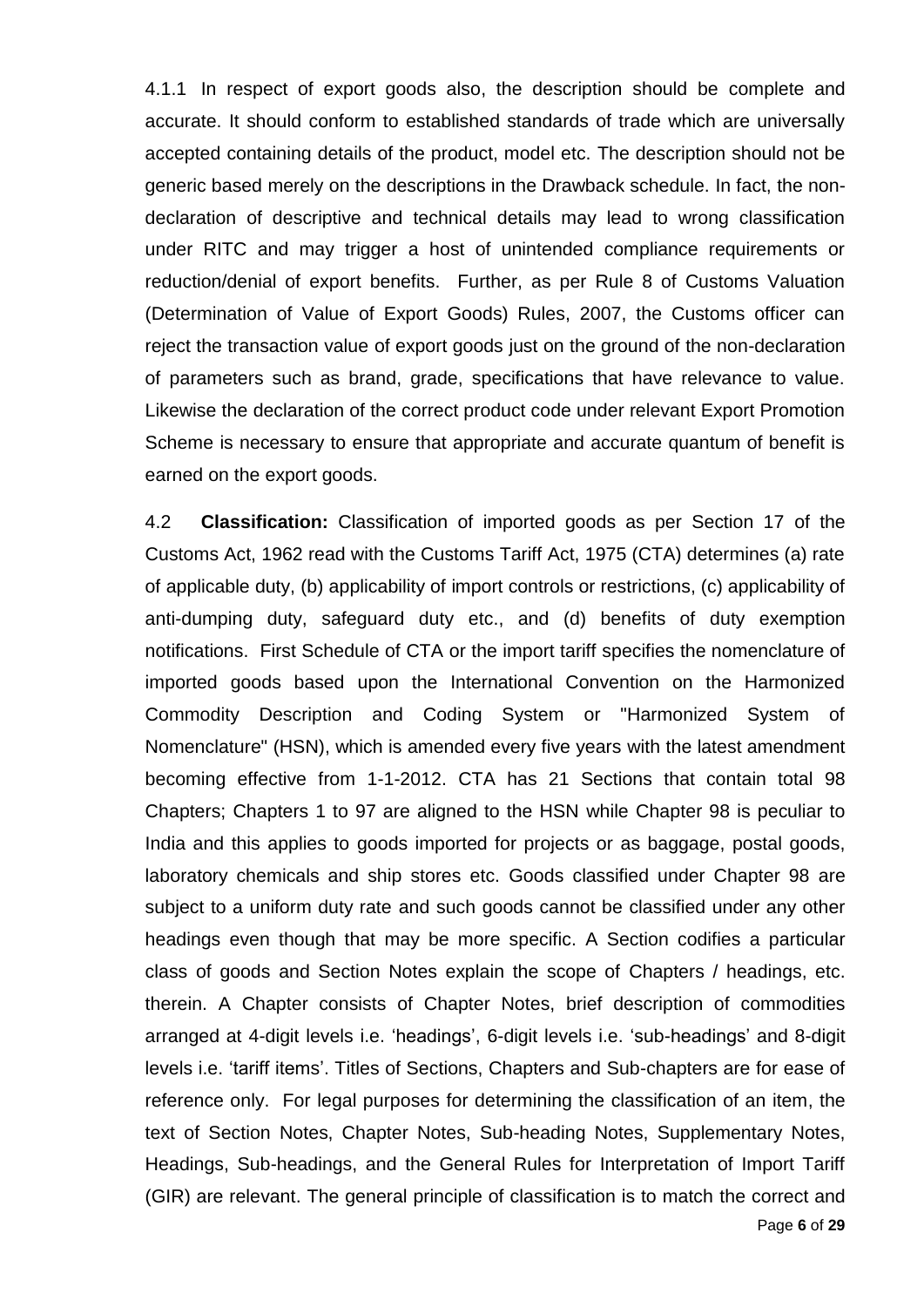complete description of goods with that in the CTA. When this is not possible such as when goods are imported under a trade name or goods appear classifiable under different Customs Tariff Chapters / Headings, then classification may be determined by ascertaining correct description of goods in terms of Customs Tariff Heading (CTH) read with GIR.

4.2.1 In respect of export goods also, the appropriate HSN classification (commonly referred as "RITC") is based upon the correct description. Unlike in imports, in exports there are no implications of classification on rates of duty except for Cess and export duty on very few items. However, the correct classification would have implications for grant of export benefits like Drawback.

4**.**3 **Levy of duty / Cess:** Broadly, the Customs Tariff Act, 1975 (CTA) provides for the levy of (a) Basic Customs duty, (b) Additional duty of Customs equal to excise duty, (c) Additional duty of Customs equal to sales tax, local taxes and other charges, (d) Anti dumping duty, (e) Safeguard duty, etc. on imported goods. Further some import / export goods are subject to payment of cess. The importers / exporters are required to carefully verify whether their item of import / export is liable to such cess and accordingly make payment thereof.

4.3.1 Tariff Notifications issued under Section 25 of the Customs Act, 1962 indicate the effective rate of duty actually leviable by providing exemption partly or wholly, from the tariff duty. These notifications may be conditional or unconditional. The levy of duty and admissibility of duty exemption notification, if any, would depend upon the following factors:

(a) **Nature of the goods:** Whether the description of the goods exactly matches with that in the notification or is covered by the broad description mentioned therein and the goods fall under the CTH mentioned in the notification. It is legally settled that the plain meaning of the language used in the notification is to be taken to decide the applicability of the notification. Meaning of the words used in the notification is not to be stretched to cover unintended goods for the benefit nor is it to be interpreted in a manner that narrows the scope of the notification.

(b) **Whether the notification benefit is conditional or otherwise:** At times the benefit is available on fulfillment of certain conditions including post-import (or end use) conditions. For instance, duty exemptions under EPCG Scheme, EOU scheme, etc. require goods to be used in the manufacture of export goods. Further, in some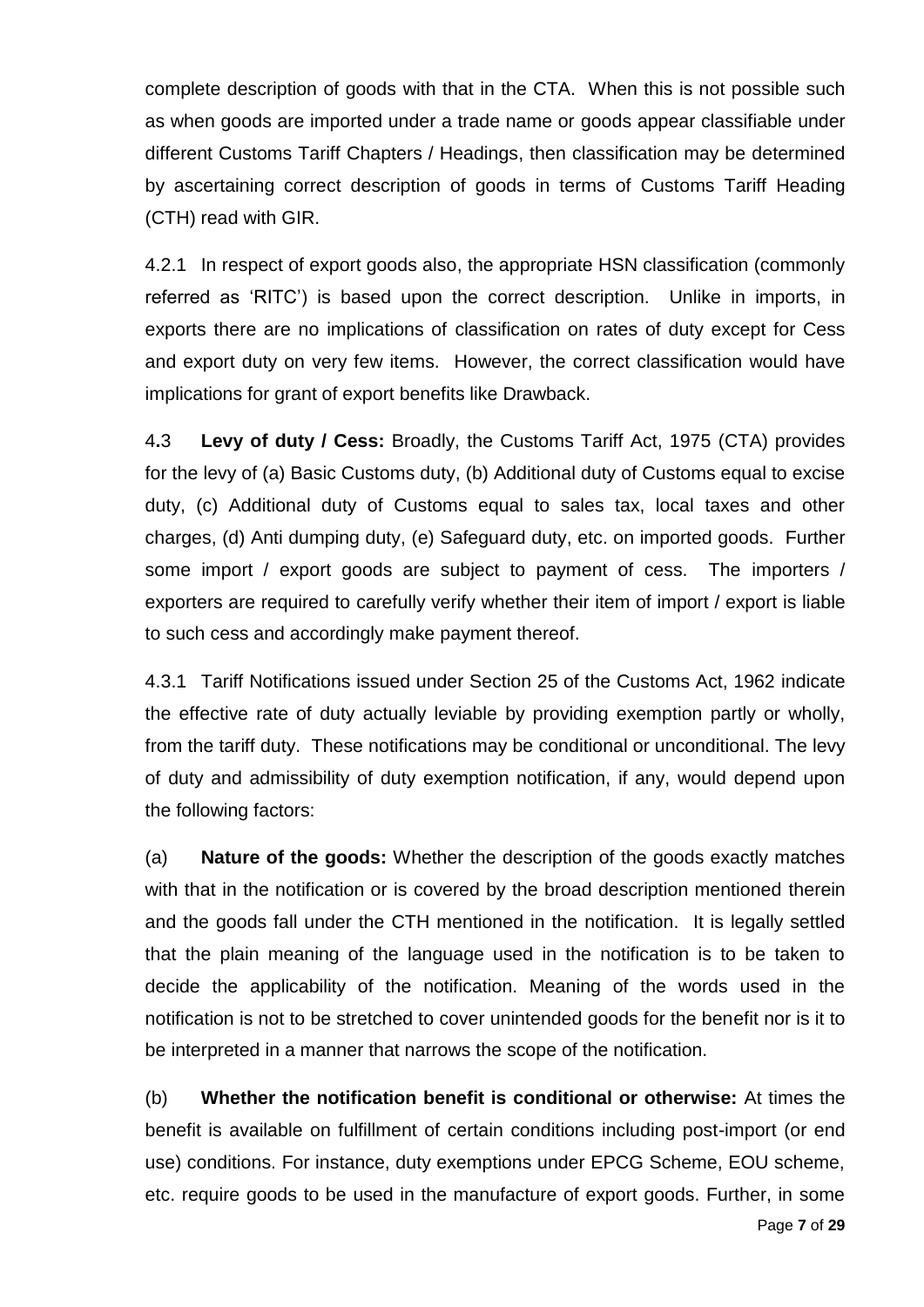cases, diversion of goods is not allowed till the fulfillment of export obligation. The onus is on the importer to strictly ensure compliance as otherwise duty with applicable interest may be recovered plus imposition of penalty.

(c) **Whether countervailing duty is applicable based on MRP:** It must be confirmed if the imported goods are covered under Legal Metrology Act, 2009 and are subject to MRP based levy of CVD.

(d) **Whether anti-dumping duty or safeguard duty is applicable:** Notifications levying anti-dumping or safeguard duty normally prescribe certain conditions based on countries, exporters, manufacturers, specification of goods etc. Hence, these parameters require careful consideration at the time of assessment. Determination of correct description is a key factor in verifying applicability of anti-dumping duty or safeguard duty. Importer should closely examine the records like bill of lading / Airway Bill, Country of Origin Certificate, Contract, Sales brochures and catalogues, Sale invoices, etc. to ascertain the manufacture-supplier or the exporter or the country of origin of the imported goods. Test reports, certificate of analysis, Sales brochures, catalogues, sale invoices may also be verified to ascertain the correctness of the declared specifications.

(e) **Whether duty benefit is available under a Free Trade Agreement:** India has signed trade agreements with Japan, Korea, Singapore, ASEAN, Malaysia, Thailand and is negotiating similar agreements with EU, Australia, New Zealand etc. For claiming duty benefits under an FTA, the importer needs to confirm the tariff notification for rate of duty applicable on specific goods and also to look at the nontariff notification defining the country specific Rules of Origin under the specific FTA.

(f) **Whether duty benefit is available as Project Import:** Importers planning to set up new projects or significantly expanding existing projects may explore the duty benefits available for import of equipment, raw material etc. under project import.

(g) **Whether duty benefit is available under Export Promotion schemes**: Benefits of Export Promotion schemes under the Foreign Trade Policy are available through Customs duty exemption notifications. Authorization holders operating under the Advance Authorization / Duty Free Import Authorization (DFIA) / Export Promotion Capital Goods (EPCG) schemes have to execute bonds against each authorization. They may either execute individual bonds at different ports or a single running bond with Customs authorities at the port of registration for all imports under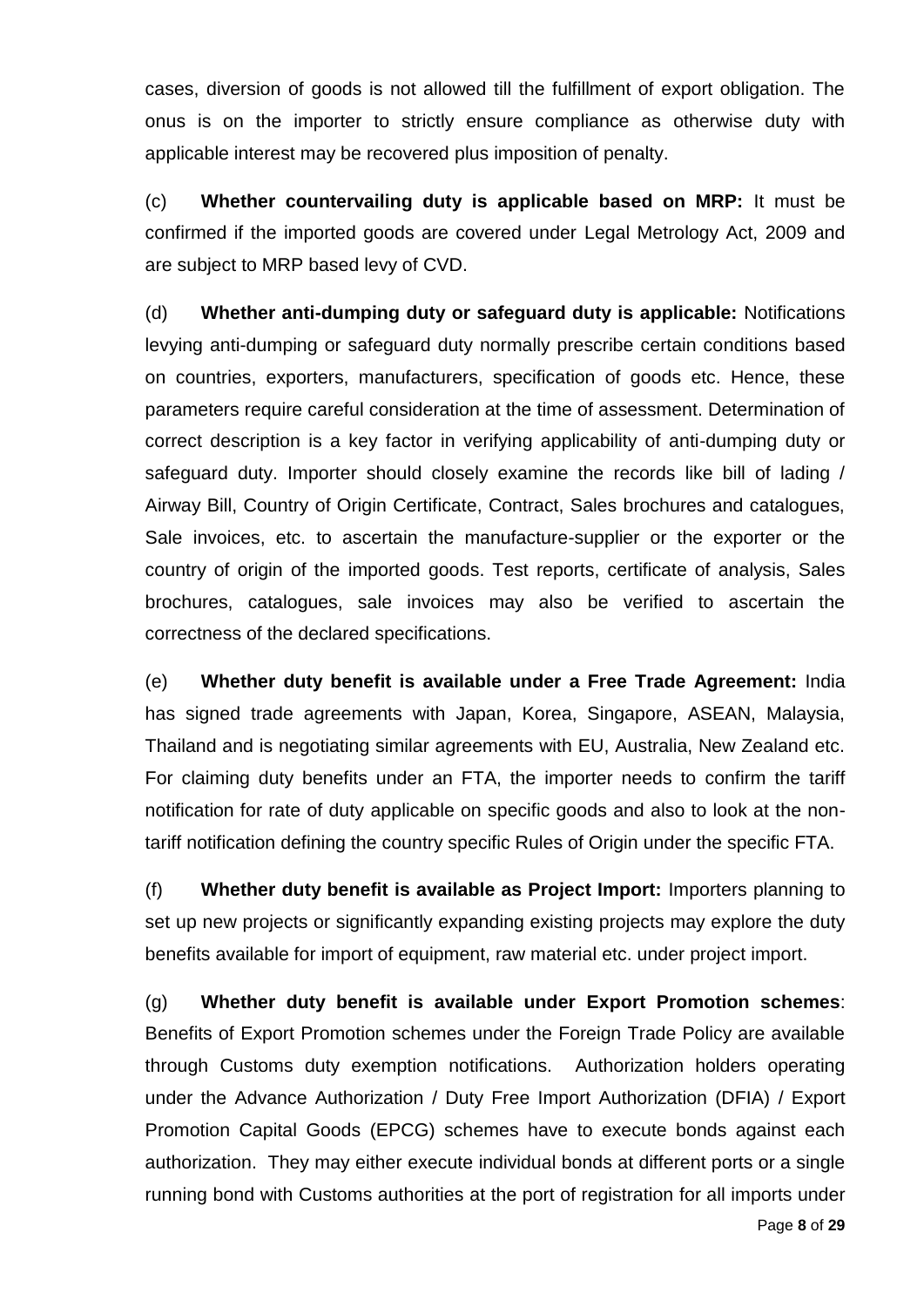any Export Promotion (EP) scheme, from any EDI port. The facility of a common bond is available to all fresh authorizations issued on or after 1-3-2011. Some key export promotions schemes are:

- (i) Export Promotion schemes listed under Chapter 3 of the FTP Served from India Scheme, Focus Market Scheme, Focus Product Scheme etc.
- (ii) Duty Exemption and Remission Schemes under Chapter 4 of the FTP Duty Free Import Authorization (DFIA), Advance Authorization etc.
- (iii) Export Promotion Capital Goods Scheme under Chapter 5 of the FTP.
- (iv) Export Oriented Unit, Software Technology Park of India, Electronic Hardware Technology Park schemes under Chapter 6 of the FTP.

4.4 **Valuation:** Valuation of imported goods is governed by Section 14 of the Customs Act, 1962 read with Customs Valuation (Determination of Value of Imported Goods) Rules, 2007. *Ad valorem* duty of Customs is charged on the value of the goods. Valuation in case of unrelated, independent, third party transactions is based on transaction value subject to adjustment of cost and services under Rule 10 of the Valuation Rules, 2007. The transaction value is the price actually paid or payable in relation to the goods being imported or the total payment made or to be made by the buyer to the seller or for the benefit of the seller for the imported goods. It includes all payments made as a condition of sale by the buyer to the seller or by the buyer to a third party to satisfy an obligation of the seller. Valuation is to be done on the basis of objective and quantifiable data, but if these do not exist or if the valuation conditions are not fulfilled or if Customs doubt the truth or accuracy of the declared value then in terms of Rule 12 of the said Valuation Rules, 2007, valuation has to be done sequentially, as per the following methods:

- (i) Based on contemporaneous transaction value of **identical goods** (Rule 4);
- (ii) Based on transaction value of **similar goods** (Rule 5);
- (iii) Based on **deductive value** i.e. sale price in importing country (Rule 7);
- (iv) Based on **computed value** i.e. cost of materials, fabrication and profit in country of production (Rule 8); and
- (v) Based on above listed methods adopted with greater degree of flexibility consistent with the accounting principles i.e. **residual method** (Rule 9).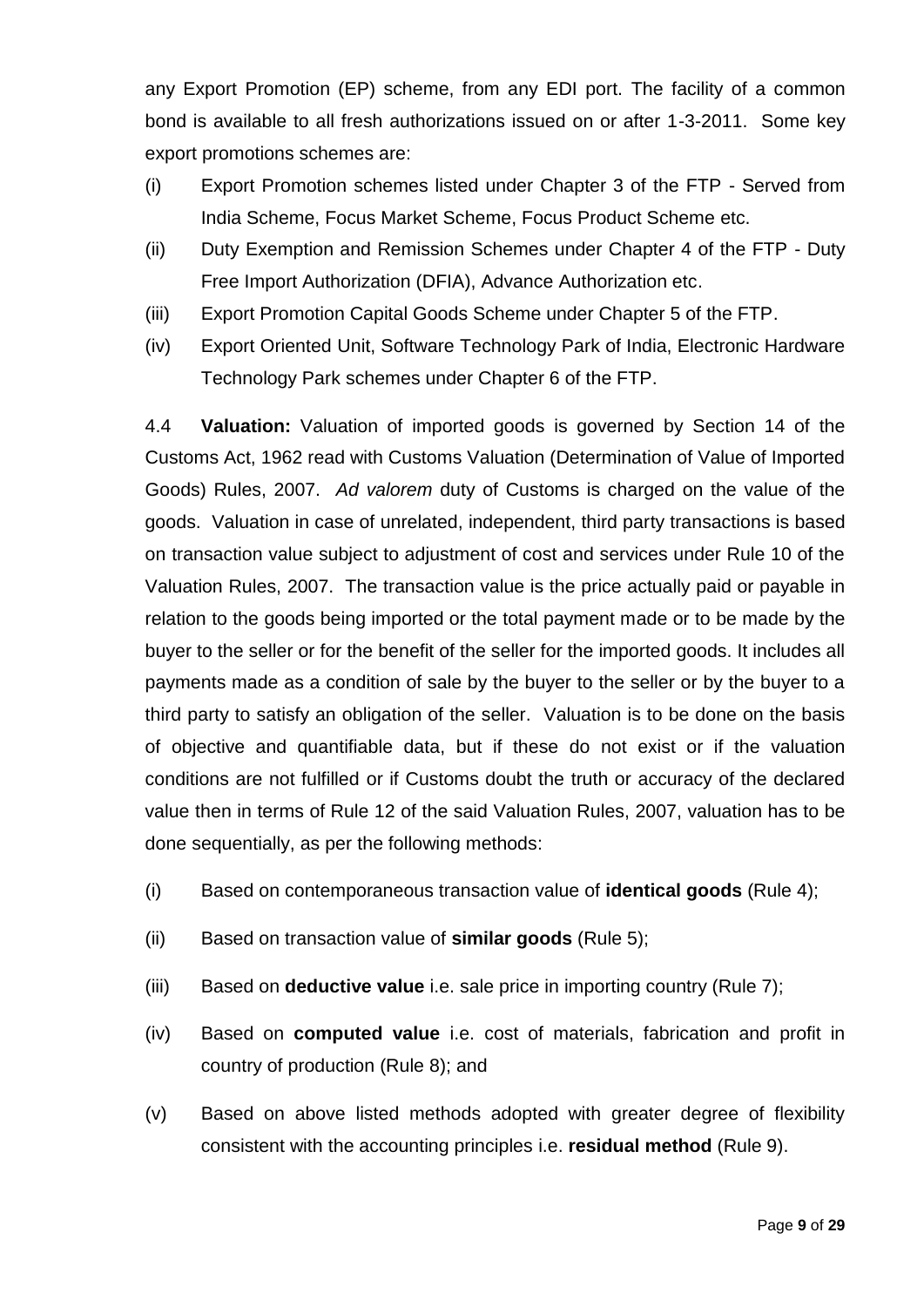4.4.1 Transaction value may not be accepted in the categories of cases provided in Rule 3(2) of the Valuation Rules, 2007. These cases include those wherein there are certain restrictions on disposition or use of the goods by the buyer or the sale or price is subject to condition or consideration for which a value cannot be determined or part of the proceeds of any resale, disposal or use of the goods by buyer will accrue directly or indirectly to seller (unless adjusted as per Rule 10 of the said Rules) or the buyer and seller are related, etc.

4.4.2 Valuation of goods in related party transactions and in complex transactions involving addition of cost and services under Rule 10 of the Valuation Rules, 2007 is handled by Special Valuation Branches (SVB) at Bengaluru, Chennai, Delhi Kolkata, and Mumbai. SVB examines the influence of relationship on the invoice value of the imported goods. In this case the goods are provisionally assessed to duty and the importer has to furnish a PD Bond with 1% Extra Duty Deposit (EDD) on the assessable value of the goods besides completing a Questionnaire (if complete reply to Questionnaire is not given within 30 days of receipt, EDD is increased to 5% till the date of receipt of reply).In cases where the SVB has passed an order, the SVB number must be indicated at time of assessment after verifying the business facts of the transaction have not changed. Also, when SVB order is passed but not yet reviewed by the Commissioner, importer may claim finalization of all provisional assessments, in case no additions have been ordered, and also claim refund of ED amount. When SVB order is due for review after 3 years, the importer is required to give duly filled Questionnaire along with all documents. Any change in existing collaboration / agency / distribution / agreements / arrangements and in method of invoicing or pricing should also be declared and a fresh review sought.

4.4.3 Valuation of export goods is determined under Section 14 of Customs Act, 1962 read with the Customs Valuation (Determination of Value of Export Goods) Rules 2007 (EVR, 2007). Exporters have to declare correct FOB value, which is taken as assessable value. Generally, the transaction value for export goods is accepted under Rule 3 of EVR, 2007 even where buyer and seller are related [as specified in Rule 2(2) of EVR, 2007], provided that the relationship did not influence the price of the goods. Acceptance of transaction value is subject to the provisions of Rule 8 of EVR, 2007 which provides for rejection of declared value in certain cases. In situations where the relationship has influenced the price or the value is not correctly declared, the value of the export goods shall be determined by proceeding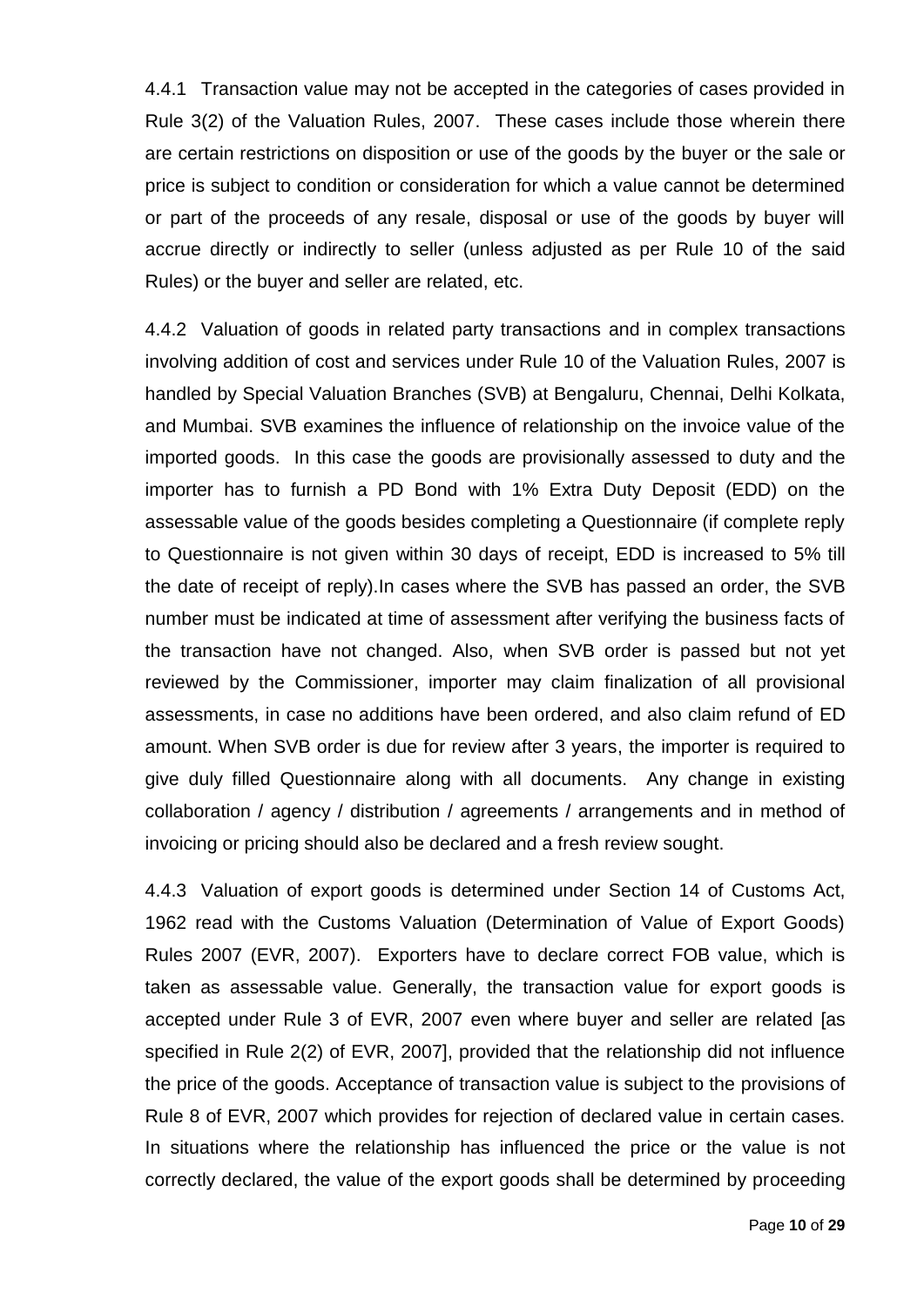sequentially through Rules 4 to 6 of EVR, 2007. Exporters are also required to file a declaration relating to the value along with Shipping Bill under Rule 7 of EVR, 2007. Due care must be taken to ensure that the details filled in the said declaration are accurate, true and complete.

4.5 **Import and export restrictions and licensing:** "Prohibited Goods" are defined in Section 2(33) of the Customs Act, 1962 as *"any goods the import or export of which is subject to any prohibition under the Customs Act or any other law for the time being in force, but does not include any such goods in respect of which the conditions subject to which the goods are permitted to be imported or exported have been complied with"*. Further, notifications issued under Section 11 of the Customs Act, 1962 can prohibit import or export of any goods either absolutely or conditionally. Thus, notifications have been issued to prohibit import of sensitive goods such as coins, obscene books, printed waste paper containing pages of any holy book, armored guard, fictitious stamps, explosives, narcotic drugs, rock salt, saccharine, fake Indian currency notes, etc.

4.5.1 Under Section 111(d) and Section 113(d) of the Customs Act, 1962, goods imported or attempted to be imported and exported or attempted to be exported, contrary to any prohibition under the Customs Act, 1962 or any other law shall be liable to confiscation. Also, Sections 112 and 114 of the said Act provide for penalty for improper importation and export, respectively. Section 125(1) of the said Act provides for absolute confiscation of prohibited goods. However, other goods can be allowed provisional release and after adjudication allowed release on redemption fine.

4.5.2 An importer or exporter knowingly concerned in fraudulent evasion or attempted evasion of any prohibition under the Customs Act, 1962 or any other law in respect of imported or export goods, shall be liable to imprisonment for a maximum term of 3 years (7 years but not less than 1 year in respect of notified goods) under Section 135 of the Customs Act, 1962. Any person who is believed to be guilty of an offence punishable under Section 135 may be arrested under Section 104 of the Customs Act, 1962. Therefore, to avoid any deliberate omission or commission relating to prohibition / restriction on import / export of goods, the importers / exporters must be aware of all prohibitions / restrictions / requirements under the Customs Act, 1962 and other Allied Acts.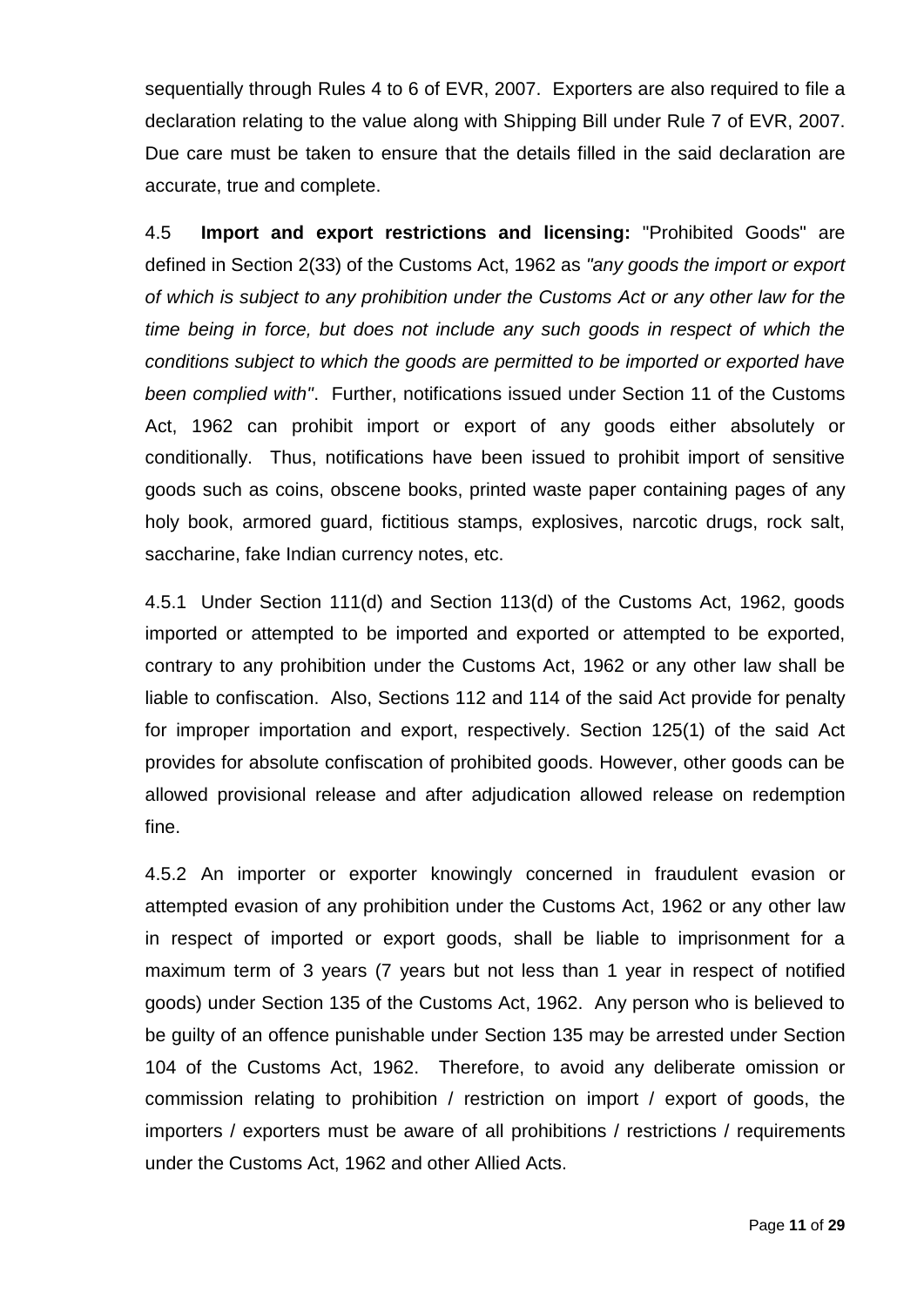4.5.3 Foreign Trade Policy 2009 – 2014 restricts and / or regulates import and export of specified goods in terms of Sections 3 and 5 of the Foreign Trade (Development and Registration) Act, 1992. Section 3(2) of the said Act authorizes the Central Government to prohibit, restrict or otherwise regulate the imports or exports and its Section 3(3) states that such goods shall be deemed to prohibited for import or export under Section 11 of the Customs Act, 1962. The prohibition may be absolute or subject to certain conditions such as license / permit etc., as illustrated below:

(a) Import of second hand goods is restricted.

(b) Notification No.44(RE-2000)/1997-2002, dated 24-11-2000 requires all imported packaged products covered by the Standards of Weights and Measures (Packaged Commodities) Rules, 1997 to carry the name and address of importer, net quantity in terms of standard unit of weights measures, month and year of packing and maximum retail sale price including other taxes, local or otherwise. Adherence to these conditions is checked before Customs clearance for home consumption failing which goods shall be liable to confiscation.

(c) Import of restricted goods is not permissible under most export promotion schemes e.g. SFIS, VKGUY, FMS, FPS schemes.

(d) Specified goods are required to comply with the Indian Quality Standards for which their foreign suppliers are required to register with Bureau of Indian Standards (BIS). Non-fulfillment of this requirement shall render the goods prohibited for import.

(e) Code No. 0005 in Table A of Schedule 2 of ITC (HS) Classification of Export and Import items read with its Appendix 3 restricts the export of the Special Chemicals, Organisms, Materials, Equipment and Technologies (SCOMET).

(f) Export of human skeleton is absolutely prohibited whereas export of cattle is allowed against an export license.

(g) Export of Special Chemicals, Organisms, Materials, Equipments and Technologies (SCOMET), which are in nature of dual use items and technologies are restricted.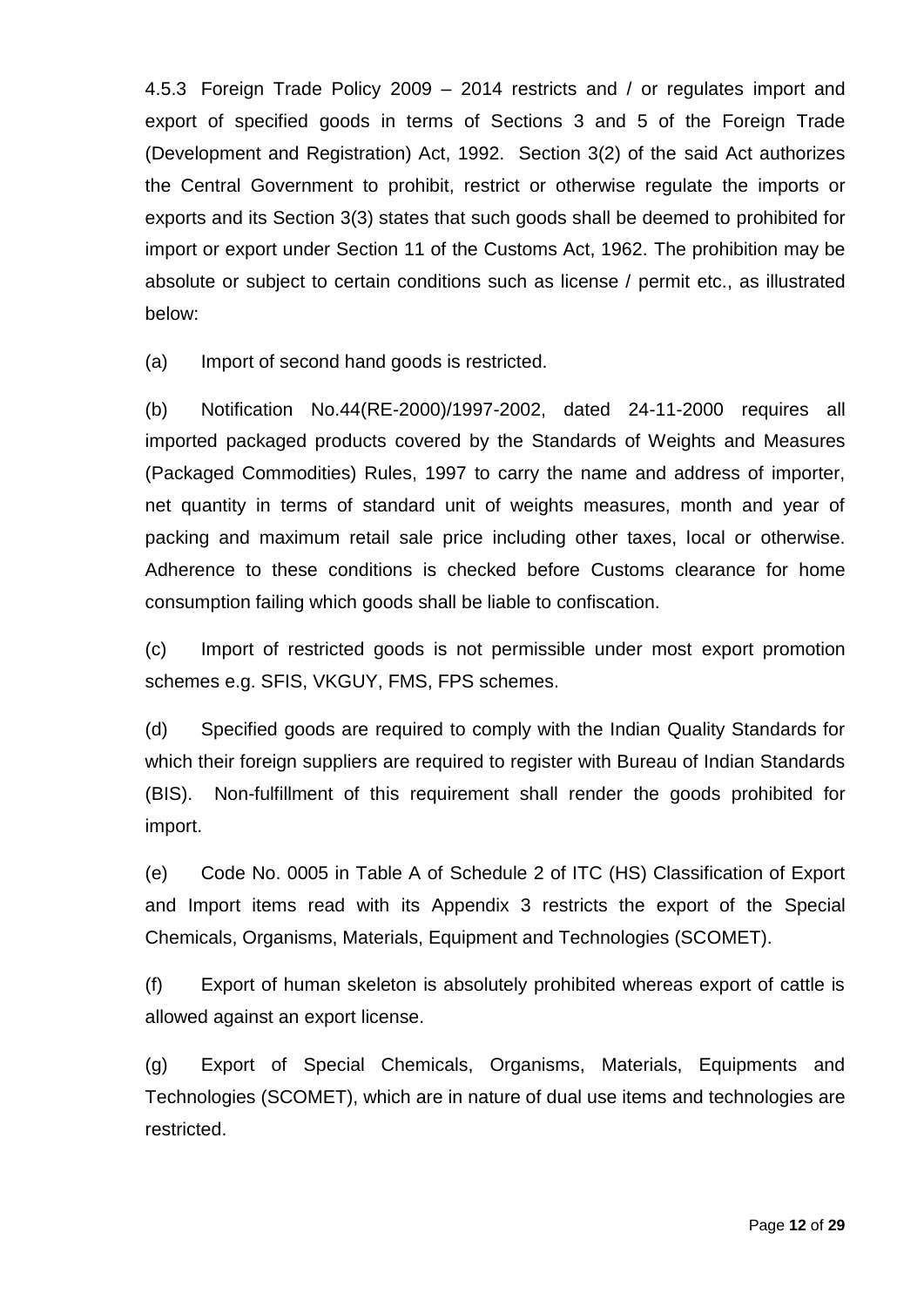4.6 **Compulsory Compliance Requirement (CCR**): In addition to requirement of licensing or other restrictions imposed vide the Foreign Trade Policy, 2009-2014 and the Customs Act, 1962 various other laws, rules and regulations impose conditions that are to be fulfilled before Customs can allow clearance of the imported / export goods. These requirements are referred to as Compulsory Compliance Requirements or CCRs. The Customs Electronic Risk Management System (RMS) has a consolidated database of the CCRs arising out of various Allied Acts administered by various Government Departments and implemented by Customs. Importers / exporters / CHAs are advised to study the Allied Acts and keep ready the necessary documentation viz. certificates, permits, licenses or any other document for the clearance of the goods through Customs. ACP importers must also fulfill the CCRs before taking out of charge of the imported goods. The indicative list of the Allied Acts / Conventions covered by RMS is as follows:

| Explosives Act, 1884 and Explosive Rules, 1983.                         |
|-------------------------------------------------------------------------|
| Live Stock Importation Act, 1898.                                       |
| Drugs and Cosmetics Act, 1940 and Drug and Cosmetics Rules, 1945.       |
| Copyright Act, 1957 and Copyright Rules, 1958.                          |
| Arms Act, 1959.                                                         |
| Atomic Energy Act, 1962.                                                |
| Insecticide Act, 1968.                                                  |
| Patents Act, 1970 and Patent Rules, 2003                                |
| Wild Life Protection Act, 1972.                                         |
| Gas Cylinder Rules, 1981 and S & MPV (Unfired) Rules, 1981.             |
| Environment (Protection) Act, 1986 and Rules, 1986.                     |
| The Bureau of Indian Standards Act, 1986 and Rules, 1987.               |
| Motor Vehicles Act, 1988.                                               |
| Plants, Fruits and Seeds (Regulation of Import into India) Order, 1989. |
| Trade Marks Act, 1999.                                                  |
| Hazardous Waste (Management and Handling) Rules, 2003.                  |
| Plant Quarantine (Regulation of Import Into India) Order, 2003.         |
| Food Safety and Standards Act, 2006.                                    |
| Legal Metrology Act, 2009 and Legal Metrology (Packaged Commodities)    |
| <b>Rules, 2011</b>                                                      |

4.7 **Selection of Export Promotion Schemes:** Exports have the option of exporting goods under a "Free S/B" when no incentives are claimed or under a Drawback S/B or an Export Promotion Scheme S/B. The most commonly availed export promotion schemes are as follows:

- Export Promotion Capital Goods (EPCG) Scheme
- Duty Free Import Authorization Scheme (DFIA)
- Focus Market Scheme (FMS)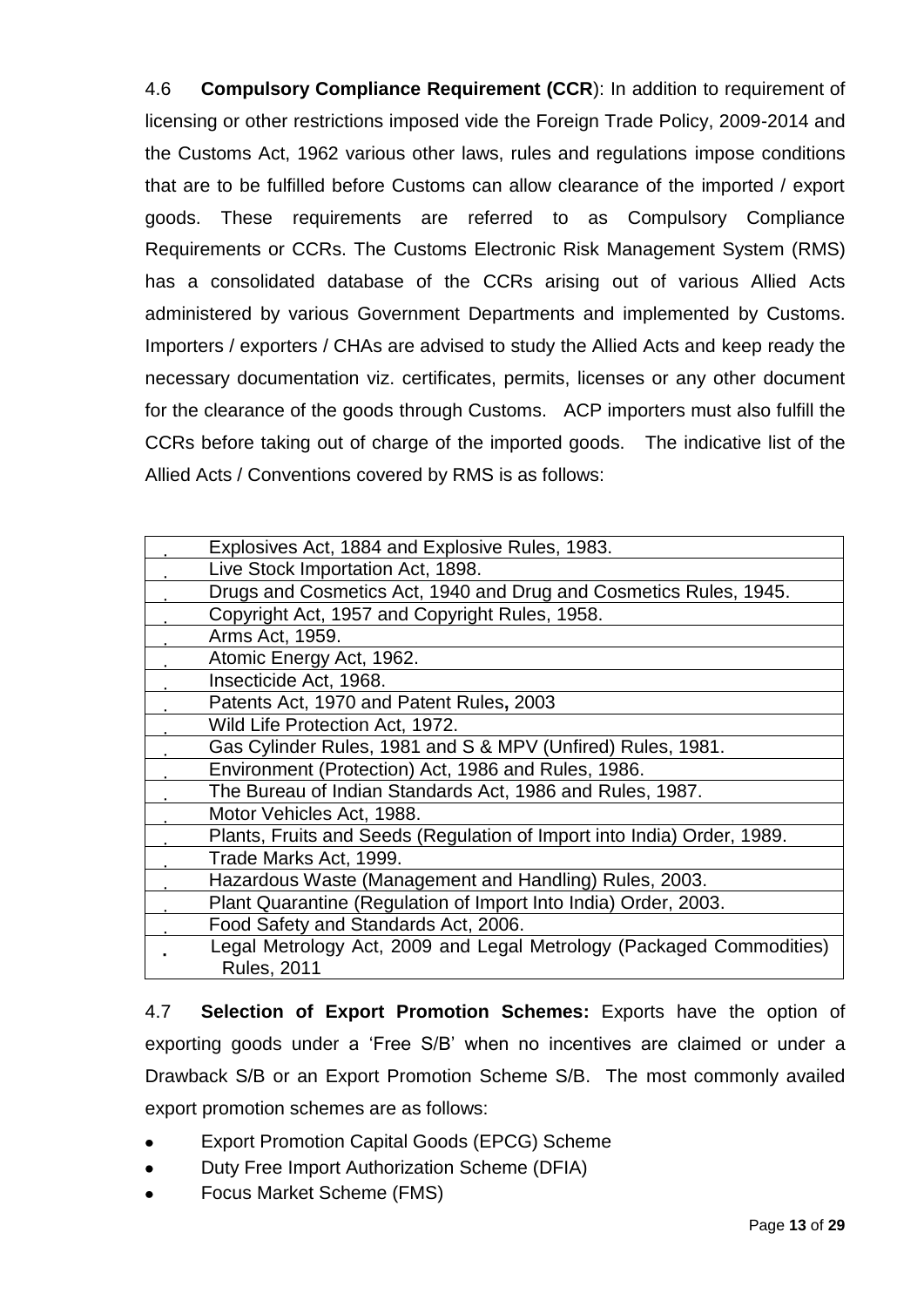- Focus Product Scheme (FPS)
- Market Linked Focus Products Scrip (MLFPS)  $\bullet$
- $\bullet$ Status Holder Incentive Scrip (SHIS)
- Serve From India Scheme (SFIS)  $\bullet$
- Vishesh Krishi and Gram Udyog Yogana (VKGUY)  $\bullet$
- Export Oriented Unit (EOU) Scheme  $\bullet$

#### 5. **Verification of Self-Assessment and Re-Assessment**

5.1 Sections 17(2) and 17(3) of the Customs Act, 1962 provide for verification of the Self-Assessment by the proper officer of Customs. In the process of verification, the Customs officer may ask for further documents or information, or get the goods examined or send the sample of imported / export for testing by an approved agency. Requirement of information for the purpose of verification will be documented by the proper officer. After verification, based on the merits of the case, the proper officer may either accept the Self-Assessment or initiate the process of reassessment as described under Section 17(4) of the Act, 1962.

5.2 On the basis of verification or for any other reason, if the proper officer of Customs is of the opinion that the Self-Assessment of duty done by the importer / exporter is not correct in any respect - misclassification, overvaluation, etc. - the proper officer of Customs may re-assess the duty. If the re-assessment is not accepted by the exporter in writing, the proper officer may issue a speaking order within 15 days of assessment order. The said speaking order will be subject to the process of review / appeal. The process of re-assessment would be undertaken without prejudice to any other action that may be taken under the act.

5.3 In terms of Section 17(6) of the Customs Act, 1962 in the event no reassessment is done or a speaking order is not passed the assessment of duty of the imported / export goods may be audited at the premises of the importer / exporter. For this purpose the Board has issued the On-site Post Clearance Audit at the Premises of Importers and Exporters Regulations, 2011.

#### 6. **Co-ordination with Customs House Agent**

Page **14** of **29** 6.1 When an importer / exporter utilizes the services of a Customs House Agent (CHA) there must be proper coordination between them for the purposes of Self-Assessment. Notwithstanding the fact that most CHAs acquire a fair degree of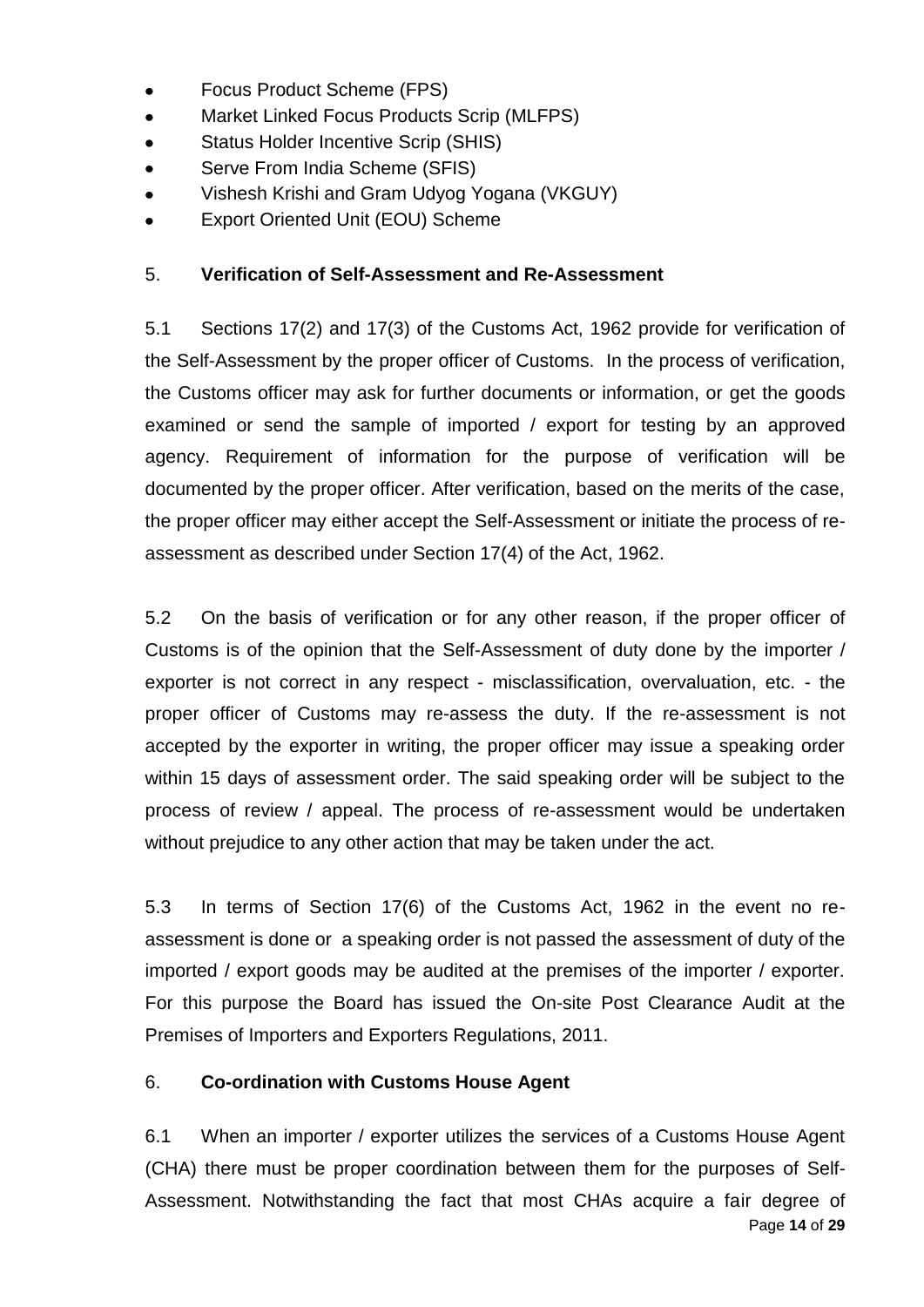competence in assessment and import clearance procedures of goods being handled by them regularly on behalf of the various importers, it would be imperative for importers / exporters to have in place checks and balances to ensure that the CHA makes the correct declarations. Thus, it would be prudent for the importers / exporters to check and confirm the declarations being made by the CHA in respect of each B/E / S/B to ensure that Self-Assessment is being correctly done. This coordination will also ensure that the importer/exporter does not face any penal consequences on account of an incorrect declaration being made by the CHA. In the case of exporters it will also ensure that the export related benefits are correctly availed.

\*\*\*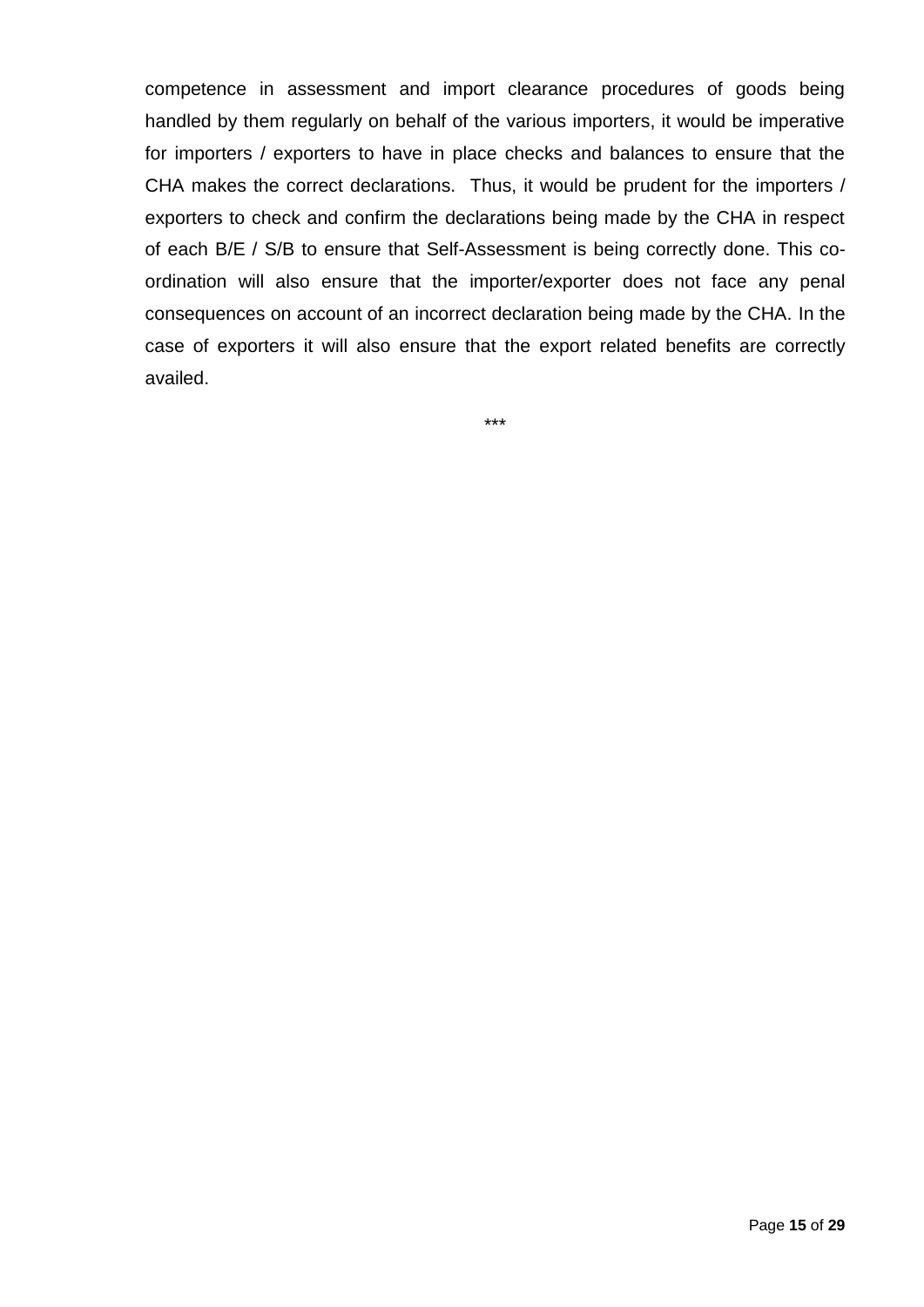# **Chapter 2**

| <b>Illustrative Check List Including CCRs for Self-Assessment</b> |  |
|-------------------------------------------------------------------|--|
|-------------------------------------------------------------------|--|

| S.No.                                                                                                                   | <b>Check List of Declarations /</b><br><b>Documents</b><br>for Self-Assessment                                                                                                                         | <b>Authority / Source</b> |  |
|-------------------------------------------------------------------------------------------------------------------------|--------------------------------------------------------------------------------------------------------------------------------------------------------------------------------------------------------|---------------------------|--|
| 1.                                                                                                                      | For importers / exporters: Importer-Exporter Code (IEC)<br>[For entry in B/E or S/B. IEC is validated online in ICES with database of DGFT.]                                                           |                           |  |
|                                                                                                                         | Whether valid IEC obtained?                                                                                                                                                                            | <b>DGFT</b>               |  |
| 2.                                                                                                                      | For importers / exporters: PAN<br>[For DGFT, Bank etc. PAN is validated online in ICES with database of CBDT.]                                                                                         |                           |  |
|                                                                                                                         | Whether valid PAN obtained?                                                                                                                                                                            | Income Tax Department     |  |
| 3.                                                                                                                      | For importers / exporters: CHA Licence No.<br>[For entry in B/E when clearance made through CHA.]                                                                                                      |                           |  |
|                                                                                                                         | Whether CHA holds valid CHA license?                                                                                                                                                                   | Customs House / CHA       |  |
| 4.                                                                                                                      | For exporters: Business Identification Number (BIN)<br>[For entry in S/B. PAN based BIN is validated online in ICES with database of<br>DGFT]                                                          |                           |  |
|                                                                                                                         | Whether valid BIN obtained?                                                                                                                                                                            | <b>DGFT</b>               |  |
| 5.                                                                                                                      | For exporters: Authorized Dealer Code (AD Code)<br>[Allotted by RBI to Bank through which export proceeds are to be realized. This is<br>validated online in ICES with database of AD Codes of RBI.]   |                           |  |
|                                                                                                                         | Whether exporter has obtained AD<br>Code and mentioned it in the S/B?                                                                                                                                  | Concerned Bank branch.    |  |
| For exporters: Bank Account in Designated Bank<br>6.<br>[For automatic credit of Duty Drawback amount on export goods.] |                                                                                                                                                                                                        |                           |  |
|                                                                                                                         | Whether<br><b>Bank</b><br>has<br>been<br>account<br>details<br>opened<br>and<br>intimated<br>to<br>Customs?                                                                                            | Concerned Bank branch.    |  |
|                                                                                                                         | For importers : Export Promotion (EP) licenses<br>[For being transmitted from DGFT to ICES through ICEGATE.]                                                                                           |                           |  |
|                                                                                                                         | Whether<br>importer<br>intending<br>import<br>under an export promotion scheme has<br>obtained the Export Promotion<br>(EP)<br>license and got it transmitted<br>from<br>DGFT to ICES through ICEGATE. | <b>DGFT</b>               |  |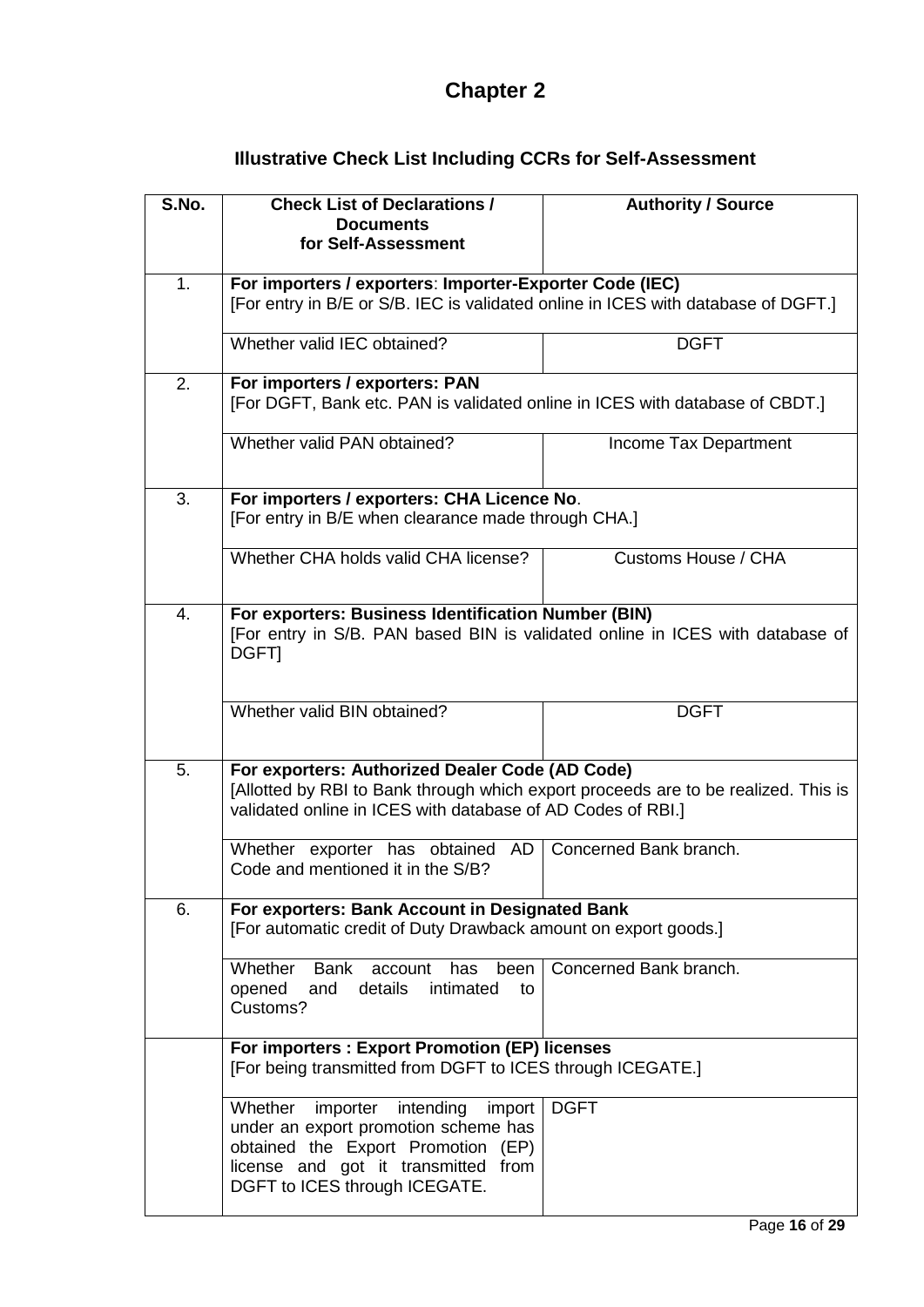| 8. | For importers: Bill of Entry (B/E)                                                                                                                                                                                                                                                                                                                                                                                                                                                                                                                 |                                                                                                                                                                     |  |
|----|----------------------------------------------------------------------------------------------------------------------------------------------------------------------------------------------------------------------------------------------------------------------------------------------------------------------------------------------------------------------------------------------------------------------------------------------------------------------------------------------------------------------------------------------------|---------------------------------------------------------------------------------------------------------------------------------------------------------------------|--|
|    | [Customs clearance document for imported goods.]                                                                                                                                                                                                                                                                                                                                                                                                                                                                                                   |                                                                                                                                                                     |  |
|    |                                                                                                                                                                                                                                                                                                                                                                                                                                                                                                                                                    |                                                                                                                                                                     |  |
|    | (a) Whether correct choice of B/E made<br>consumption<br>home<br>viz.<br>or<br>warehousing?<br>(b) Whether IGM is filed or not, Entry<br>Inward given or not?<br>(c) Whether Bill of Lading/AWB details<br>in B/E match with IGM details?<br>(d) Whether First Check is required or<br>not?<br>(e) Whether B/E is for provisional<br>assessment or final assessment. If<br>provisional assessment, whether Bond<br>details given?<br>(f) Whether invoice details are correctly<br>declared - CIF, weight etc.<br>(g) Whether container details are | (a) Section 46 of the Customs Act,<br>1962 - B/E for home consumption or<br>B/E for warehousing.<br>(b) Schedule to Customs Tariff Act,<br>1975 (column 3) for UQC. |  |
|    | declared correctly and match with IGM                                                                                                                                                                                                                                                                                                                                                                                                                                                                                                              |                                                                                                                                                                     |  |
|    | details?                                                                                                                                                                                                                                                                                                                                                                                                                                                                                                                                           |                                                                                                                                                                     |  |
|    | (h) Whether Standard Unit Quantity                                                                                                                                                                                                                                                                                                                                                                                                                                                                                                                 |                                                                                                                                                                     |  |
|    | Code (UQC) required for statistical                                                                                                                                                                                                                                                                                                                                                                                                                                                                                                                |                                                                                                                                                                     |  |
|    | purpose is correctly indicated?                                                                                                                                                                                                                                                                                                                                                                                                                                                                                                                    |                                                                                                                                                                     |  |
| 9. | For exporters: Shipping Bill (S/B) or Bill of Export                                                                                                                                                                                                                                                                                                                                                                                                                                                                                               |                                                                                                                                                                     |  |
|    | [Customs clearance document for export goods.]                                                                                                                                                                                                                                                                                                                                                                                                                                                                                                     |                                                                                                                                                                     |  |
|    |                                                                                                                                                                                                                                                                                                                                                                                                                                                                                                                                                    |                                                                                                                                                                     |  |
|    | (a) Whether correct choice of S/B (or<br>Bill of Export) made viz. Free S/B,                                                                                                                                                                                                                                                                                                                                                                                                                                                                       | (a) Section 50 of the Customs Act,<br>1962                                                                                                                          |  |
|    | Drawback S/B, or S/B for export                                                                                                                                                                                                                                                                                                                                                                                                                                                                                                                    | (b) Documents such as Bill of Lading,                                                                                                                               |  |
|    | promotion scheme?                                                                                                                                                                                                                                                                                                                                                                                                                                                                                                                                  | Airway Bill, Central Excise<br>export                                                                                                                               |  |
|    | (b) Whether correctness<br>the<br>of                                                                                                                                                                                                                                                                                                                                                                                                                                                                                                               | related documents (ARE 1<br>$etc.$ ),                                                                                                                               |  |
|    | information given in S/B certified by the<br>exporter in the declaration therein?                                                                                                                                                                                                                                                                                                                                                                                                                                                                  | invoice, etc.                                                                                                                                                       |  |
|    | (c) Whether Bill of Lading /AWB details                                                                                                                                                                                                                                                                                                                                                                                                                                                                                                            |                                                                                                                                                                     |  |
|    | in S/B are correct?                                                                                                                                                                                                                                                                                                                                                                                                                                                                                                                                |                                                                                                                                                                     |  |
|    | Whether EP<br>License<br>details<br>(d)                                                                                                                                                                                                                                                                                                                                                                                                                                                                                                            |                                                                                                                                                                     |  |
|    | transmitted from DGFT and registered                                                                                                                                                                                                                                                                                                                                                                                                                                                                                                               |                                                                                                                                                                     |  |
|    | at Customs are correctly given?<br>(e) Whether container details are                                                                                                                                                                                                                                                                                                                                                                                                                                                                               |                                                                                                                                                                     |  |
|    | declared correctly?                                                                                                                                                                                                                                                                                                                                                                                                                                                                                                                                |                                                                                                                                                                     |  |
|    | (f) Whether Standard Unit Quantity                                                                                                                                                                                                                                                                                                                                                                                                                                                                                                                 |                                                                                                                                                                     |  |
|    | Code (UQC) required for statistical<br>purpose is correctly indicated?                                                                                                                                                                                                                                                                                                                                                                                                                                                                             |                                                                                                                                                                     |  |
|    | (g) Whether re-export particulars such                                                                                                                                                                                                                                                                                                                                                                                                                                                                                                             |                                                                                                                                                                     |  |
|    | as B/E no., B/E date, Invoice no., Port                                                                                                                                                                                                                                                                                                                                                                                                                                                                                                            |                                                                                                                                                                     |  |
|    | code, quantity imported etc.<br>are                                                                                                                                                                                                                                                                                                                                                                                                                                                                                                                |                                                                                                                                                                     |  |
|    | declared correctly?                                                                                                                                                                                                                                                                                                                                                                                                                                                                                                                                |                                                                                                                                                                     |  |
|    | (h) Whether cess<br>particulars<br>(if<br>applicable) such as invoice no., cess                                                                                                                                                                                                                                                                                                                                                                                                                                                                    |                                                                                                                                                                     |  |
|    | serial no. etc. are declared correctly                                                                                                                                                                                                                                                                                                                                                                                                                                                                                                             |                                                                                                                                                                     |  |
|    | (i) Whether CENVAT particulars such                                                                                                                                                                                                                                                                                                                                                                                                                                                                                                                |                                                                                                                                                                     |  |
|    | as invoice no., Central Excise code etc.                                                                                                                                                                                                                                                                                                                                                                                                                                                                                                           |                                                                                                                                                                     |  |
|    | are declared correctly<br>(j) Whether invoice details, FOB, weight                                                                                                                                                                                                                                                                                                                                                                                                                                                                                 |                                                                                                                                                                     |  |
|    | etc. are correctly declared.                                                                                                                                                                                                                                                                                                                                                                                                                                                                                                                       |                                                                                                                                                                     |  |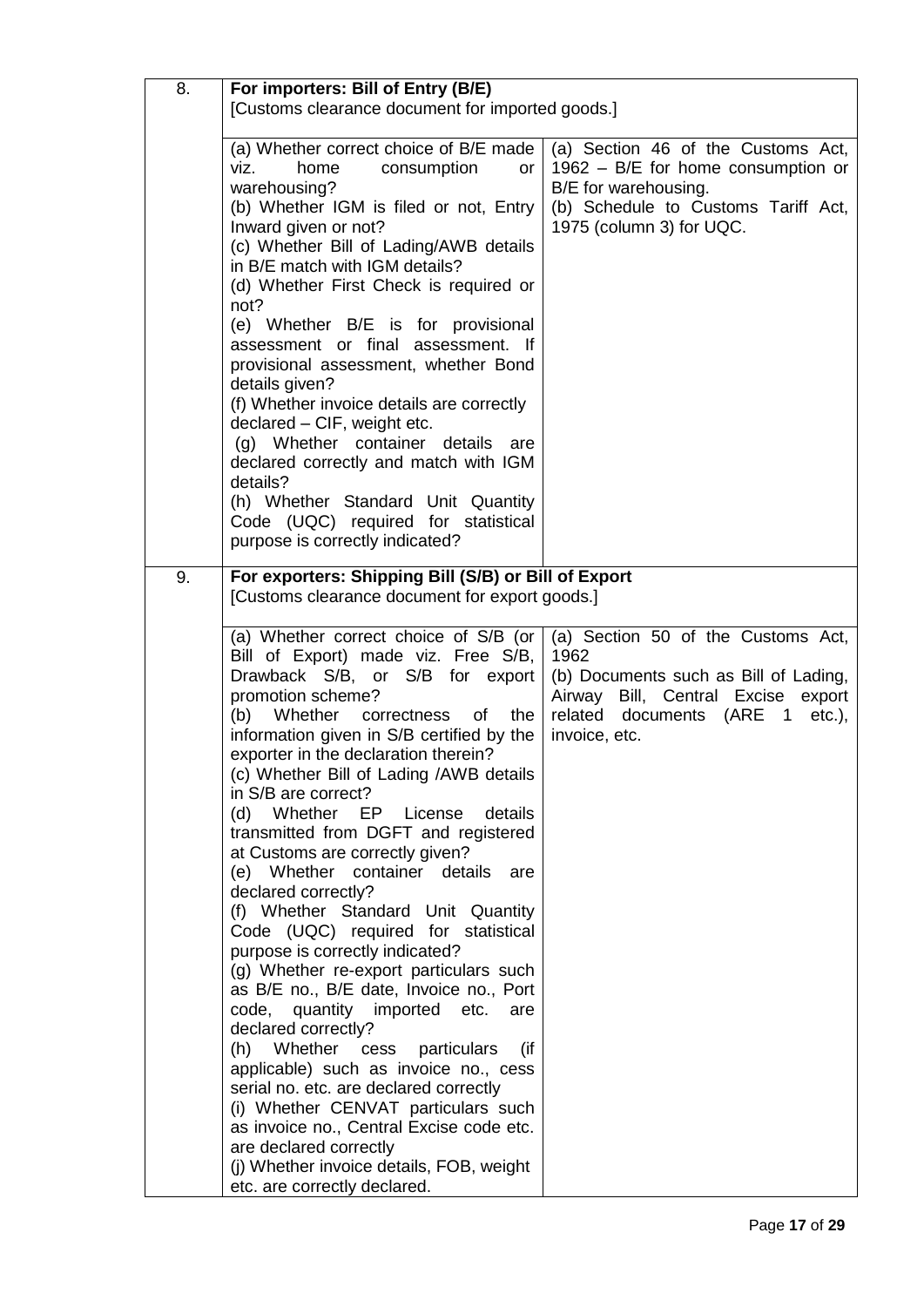|     | (k) Whether details of Central Excise                                                    |                                                               |
|-----|------------------------------------------------------------------------------------------|---------------------------------------------------------------|
|     | documents such as ARE1, if applicable,                                                   |                                                               |
|     | are correctly given?                                                                     |                                                               |
|     | (I) In respect of third party exports                                                    |                                                               |
|     | whether the invoice serial no., name of                                                  |                                                               |
|     | manufacturer etc. have been following                                                    |                                                               |
|     | to be declared correctly                                                                 |                                                               |
|     | Whether<br>Quota<br>(m)<br>allocation                                                    |                                                               |
|     | particulars, if any,<br>declared<br>are                                                  |                                                               |
|     | correctly?                                                                               |                                                               |
|     | (n) Whether Annexure - 'C' details given                                                 |                                                               |
|     | below are correctly filled, as applicable:                                               |                                                               |
|     | (i) B/L / MAWB / HAWB No.                                                                |                                                               |
|     | (ii) Factory stuffed or not - with seal no.                                              |                                                               |
|     | and agency.                                                                              |                                                               |
|     | (iii) Packing details.<br>(iv) Marks & Nos.                                              |                                                               |
|     | (v) Rotation No. and date.                                                               |                                                               |
|     |                                                                                          |                                                               |
| 10. | For importers: Country of Origin                                                         |                                                               |
|     | [For availing exemption under FTA or levy of duty based on Country of Origin.]           |                                                               |
|     |                                                                                          |                                                               |
|     | (a) Have you reported correct Country                                                    | (a) Relevant Customs duty exemption                           |
|     | of Origin (COO) on B/E?<br>(b) Are you in possession of COO                              | notification and rules.<br>(b) COO Certificate from agency in |
|     | Certificate?                                                                             | said Country.                                                 |
|     | (c) Have you verified that<br><b>COO</b>                                                 |                                                               |
|     | Certificate is issued by the competent                                                   |                                                               |
|     | authority?                                                                               |                                                               |
|     | (d) Have you assured that goods are                                                      |                                                               |
|     | properly marked with the correct COO?                                                    |                                                               |
| 11. | For exporters: Country of Final Destination / Port of Final Destination                  |                                                               |
|     | [For availing exemption under FTA or levy of duty based on Country of Origin.]           |                                                               |
|     |                                                                                          |                                                               |
|     | Whether correct declaration<br>of<br>(a)                                                 | Agency authorized by Department of                            |
|     | Country of destination<br>of<br>$\sqrt{2}$<br>Port                                       | Commerce to issue COO Certificate                             |
|     | destination is made?                                                                     |                                                               |
|     | (b) Whether COO Certificate obtained<br>from the designated authorities in India         |                                                               |
|     | for availing benefit under Free Trade                                                    |                                                               |
|     | Agreements in destination country.                                                       |                                                               |
|     |                                                                                          |                                                               |
| 12. | For importers / exporters: Description of goods                                          |                                                               |
|     | [For correct classification, valuation, rate of duty, applicability of import / export   |                                                               |
|     | restrictions, if any, for correct grant of drawback/export benefits for exporters etc.]  |                                                               |
|     | Have you provided correct, complete                                                      | Product literature, invoice,<br>contract,                     |
|     | and accurate description of goods?                                                       | etc. with relevant details such as                            |
|     |                                                                                          | description, generic name, technical                          |
|     |                                                                                          | specifications, brand, grade, etc.                            |
|     |                                                                                          |                                                               |
| 13. | For importers / exporters: Classification of Goods                                       |                                                               |
|     | [For correct rate of duty and applicability of import / export restrictions, if any, and |                                                               |
|     | in case of exporters for grant of export benefits.]                                      |                                                               |
|     |                                                                                          |                                                               |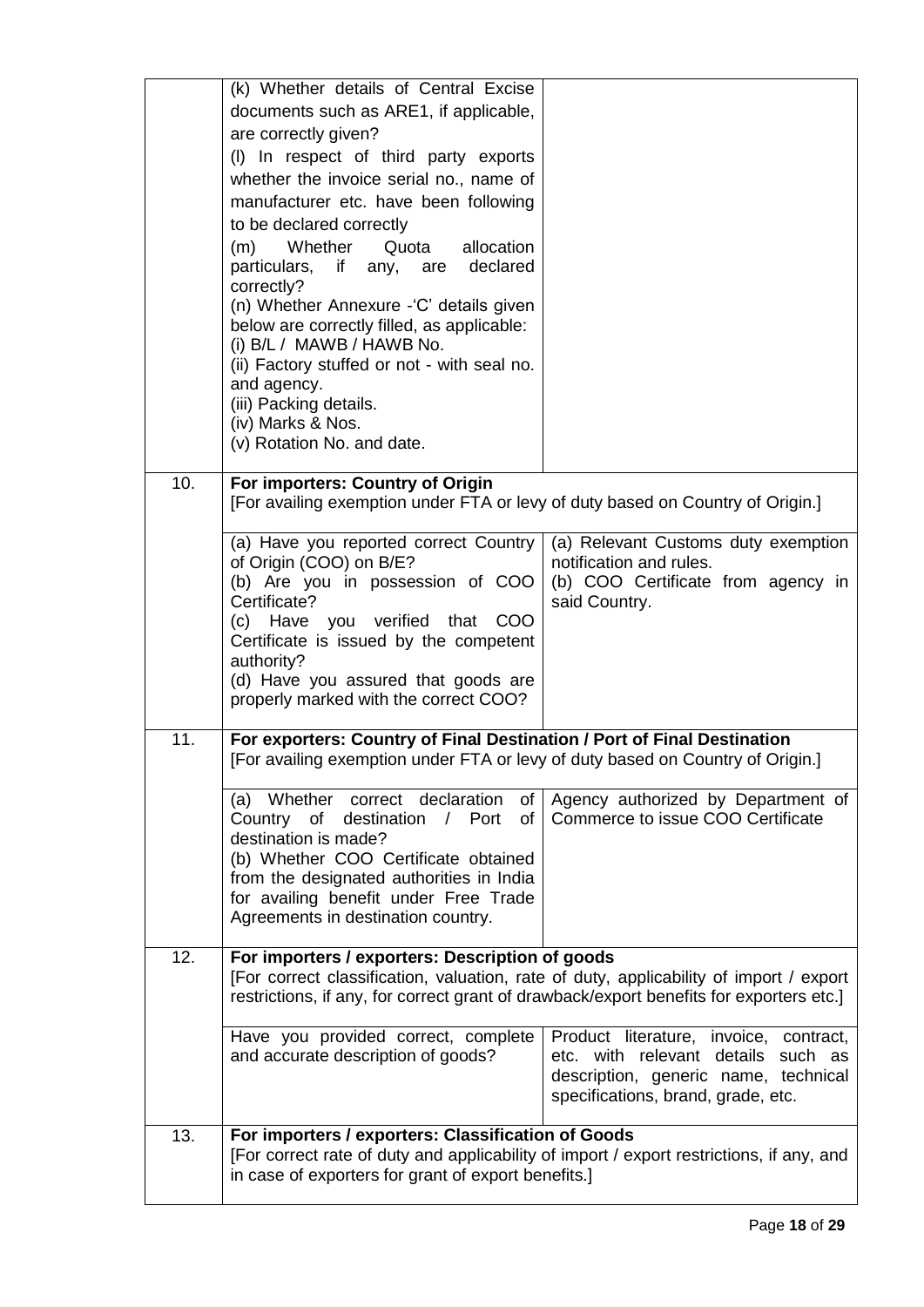|     | (a) Have you provided correct tariff<br>classification of goods (upto 8 digits) in<br>accordance with<br>HS schedule<br><b>of</b><br>Customs Tariff Act, 1975?<br>(b) If needed, have you obtained an<br>advance ruling on the classification? If<br>yes, have you followed the ruling?<br>Have you consulted the Tariff<br>(c)<br>schedule, Court decisions or CBEC<br>Circulars to properly classify<br>your<br>goods?<br>(d)<br>Where goods description and<br>classification is not available, have you<br>established a procedure for obtaining it?<br>(e) Does the nature of goods require a<br>chemical test report to arrive at the<br>correct description and classification?                                                                                                                                                                                                                                                                                                                                                                                                                                                                                           | (A) For all goods:<br>(i) GIR read with Section Notes and<br>Chapter Notes of CTA, 1975.<br>Product's<br>technical<br>(ii)<br>literature,<br>application catalogue etc.<br>Certificate<br>of Analysis<br>(iii)<br>from<br>manufacturer / supplier<br>(iv) In-house Test Report, if any, of<br>past imports.<br>(v) Sale Invoice, etc.<br>(vi) Composition of raw material /<br>intermediate goods and manufacturing<br>process of finished goods using the<br>raw material / intermediate goods.<br>(vii) Tariff Advices / Circulars issued<br>by Board<br>(viii) HSN of WCO and classification in<br>other countries including the country of<br>export for persuasive value.<br>(B) For project imports / baggage /<br>postal goods / lab chemicals / ship<br>stores etc. classification is in Chapter                                                                                                                                                                                                                       |
|-----|----------------------------------------------------------------------------------------------------------------------------------------------------------------------------------------------------------------------------------------------------------------------------------------------------------------------------------------------------------------------------------------------------------------------------------------------------------------------------------------------------------------------------------------------------------------------------------------------------------------------------------------------------------------------------------------------------------------------------------------------------------------------------------------------------------------------------------------------------------------------------------------------------------------------------------------------------------------------------------------------------------------------------------------------------------------------------------------------------------------------------------------------------------------------------------|--------------------------------------------------------------------------------------------------------------------------------------------------------------------------------------------------------------------------------------------------------------------------------------------------------------------------------------------------------------------------------------------------------------------------------------------------------------------------------------------------------------------------------------------------------------------------------------------------------------------------------------------------------------------------------------------------------------------------------------------------------------------------------------------------------------------------------------------------------------------------------------------------------------------------------------------------------------------------------------------------------------------------------|
| 14. | For importers / exporters: Valuation of Goods                                                                                                                                                                                                                                                                                                                                                                                                                                                                                                                                                                                                                                                                                                                                                                                                                                                                                                                                                                                                                                                                                                                                    | 98 of the First Schedule of CTA.                                                                                                                                                                                                                                                                                                                                                                                                                                                                                                                                                                                                                                                                                                                                                                                                                                                                                                                                                                                               |
|     | [For levy of correct duty / cess if levy is on ad valorem basis. Also, for grant of<br>export benefits in case of exporters.]                                                                                                                                                                                                                                                                                                                                                                                                                                                                                                                                                                                                                                                                                                                                                                                                                                                                                                                                                                                                                                                    |                                                                                                                                                                                                                                                                                                                                                                                                                                                                                                                                                                                                                                                                                                                                                                                                                                                                                                                                                                                                                                |
|     | (a) Do you know terms of your sale?<br>(b) When declaring transaction value,<br>have you verified that the transaction is<br>'at arms length' at the place and time of<br>importation?<br>Also,<br>whether<br>true<br>transaction value is in accordance with I<br>Section 14 of the Customs Act read with<br>Customs Valuation (Determination of<br>Value of Imported Goods) Rules, 2007?<br>(c) Whether required declaration on<br>valuation as per Rule 10 of Valuation<br>Rules, 2007 has been made?<br>value<br>Whether<br>Invoice<br>(d)<br>no.<br>(FOB/CF/CIF) declared correctly?<br>(e) If goods purchased from a 'related<br>seller' have you reported this fact and<br>assured that the value declared meets<br>one of the related party tests in terms of<br>Customs Valuation (Determination of<br>Value of Imported Goods) Rules, 2007?<br>(f) Have you assured that all legally<br>required cost, additional considerations<br>flowing from buyer to seller or payments<br>associated with the imported goods<br>(commissions, indirect payments) are<br>taken into account?<br>(g) Have you verified that royalty paid to<br>the seller is included in the value | (A)<br>For<br>valuation<br>in<br>normal<br>commercial<br>transactions<br>between<br>unrelated parties:<br>Invoice, contract etc. evidencing<br>(i)<br>transaction value and that sale does<br>involve abnormal<br>$discount$ /<br>not<br>reduction or special discounts limited<br>to exclusive agents.<br>(ii) Declaration about relationship in<br>GATT declaration form.<br>(iii) Documents confirming goods are<br>correctly declared in parameters such<br>description,<br>quality,<br>quantity,<br>as<br>country of origin, year of manufacture<br>production,<br>brand,<br>or<br>grade,<br>specifications that have relevance to<br>value.<br>(iv) Documents establishing Customs<br>accepted value of identical / similar<br>goods imported at or about the same<br>time in comparable quantities<br>in<br>comparable commercial transactions.<br>(v) Documents evidencing costs and<br>services listed under Rule 10, if<br>warranted. Examples are: commission,<br>cost of containers, packing cost, freight<br>etc. |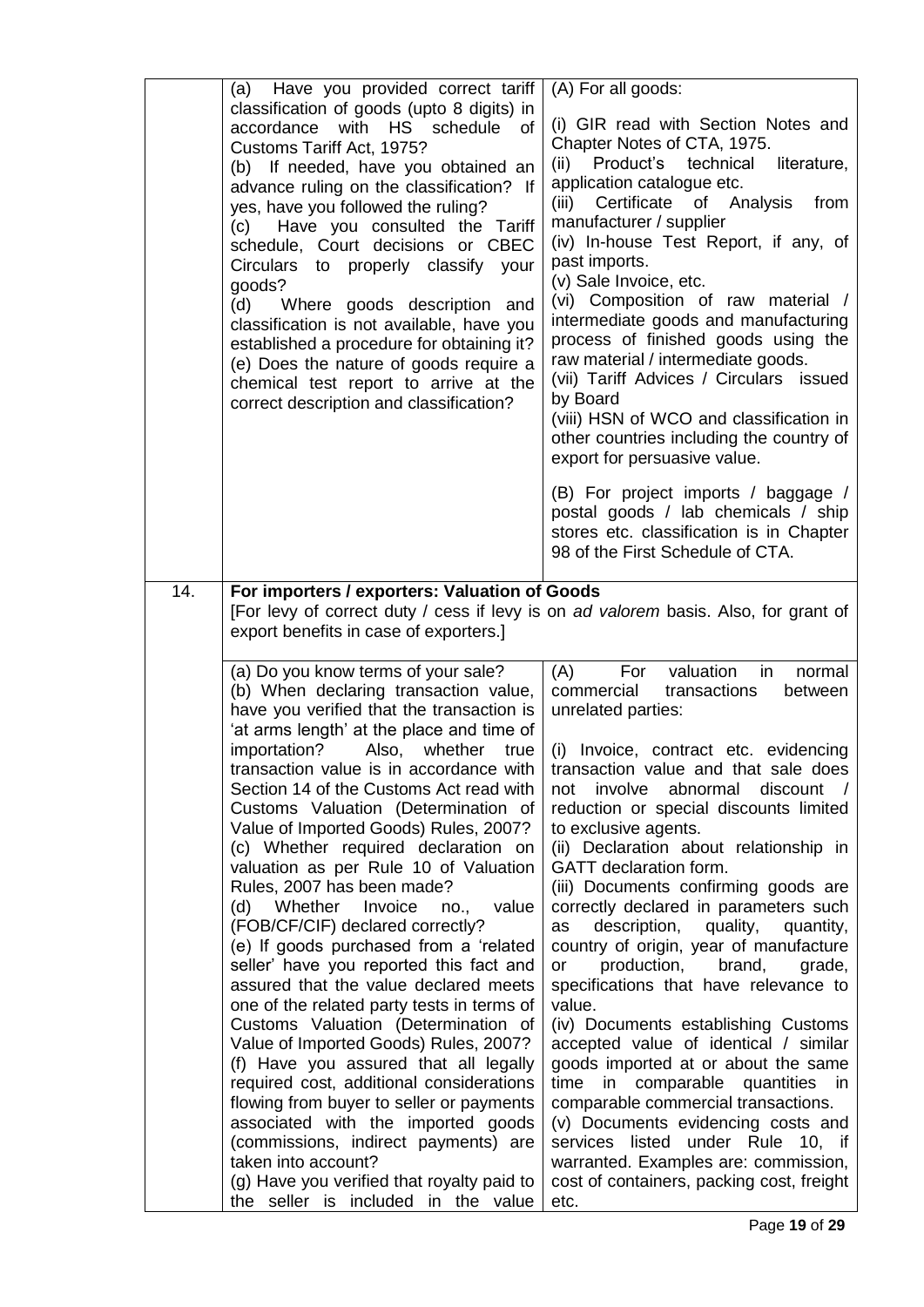| declared? Also have you verified that<br>conditions of royalty have been fulfilled?<br>(h) Have you avoided the following<br>commonly noticed invoicing errors?<br>Assuming commission, royalty or<br>(i)<br>other charges against the goods                                                                                                                                                                                                                                                                   | (vi) For goods Sold on High Seas i.e.<br>sale by the consignee while the goods<br>are yet on high seas or after their<br>dispatch abroad and before their arrival<br>in India:                                                                                                                                                                                                                                                                                                                                                                                                                                                                                                                                                                                                                                                                                                                                                     |
|----------------------------------------------------------------------------------------------------------------------------------------------------------------------------------------------------------------------------------------------------------------------------------------------------------------------------------------------------------------------------------------------------------------------------------------------------------------------------------------------------------------|------------------------------------------------------------------------------------------------------------------------------------------------------------------------------------------------------------------------------------------------------------------------------------------------------------------------------------------------------------------------------------------------------------------------------------------------------------------------------------------------------------------------------------------------------------------------------------------------------------------------------------------------------------------------------------------------------------------------------------------------------------------------------------------------------------------------------------------------------------------------------------------------------------------------------------|
| are non-dutiable, these are omitted<br>from the invoice.<br>Goods are sold at a discount and<br>(ii)<br>invoice indicates the net price but<br>fails to show the discount.<br>Goods are sold at a delivered price<br>(iii)<br>but invoiced at a price f.o.b. place<br>and<br>subsequent<br>shipment<br>of<br>charges are omitted.                                                                                                                                                                              | (a) Actual high-seas-sale-contract price<br>paid by the last buyer as evidence of<br>the transaction value under Rule 3(1)<br>of Customs Valuation Rules, 2007; and<br>In the absence of original invoice,<br>(b)<br>high sea sale contract etc. valuation<br>can be done as per the Valuation<br>Rules. [Refer Circular No. 32/2004-<br>Customs dated 11-5-2004.]                                                                                                                                                                                                                                                                                                                                                                                                                                                                                                                                                                 |
| Invoice shows the importer is the<br>(iv)<br>purchaser, whereas he is either an<br>agent receiving a commission for<br>selling the goods or a party who<br>will receive part of the proceeds of<br>the sale of the goods sold for the<br>joint account of the shipper and<br>consignee.<br>Invoice descriptions are vague,<br>(v)<br>numbers,<br>only part<br>of<br>listing<br>truncated or coded descriptions, or<br>lumping various articles together as<br>one when several distinct items are<br>included. | (vii) For sale / transfer of imported<br>goods after warehousing: Into-Bond<br>Bill of Entry showing the original<br>transaction value since duty will be<br>charged on the original transaction<br>value. [Refer Circular No. 11/2010-<br>Customs dated 3-6-2010.]<br>(viii) For second hand machinery /<br>capital goods / cars:<br>(a) Evidence of transaction value (b) In<br>case of doubt regarding transaction<br>value, evidence like Certificate issued<br>by an independent Chartered Engineer<br>or equivalent in the country of supply,<br>invoice, year of manufacture, price<br>when new, etc. [Refer Circular No.<br>4/2008-Customs dated 12-2-2008].                                                                                                                                                                                                                                                               |
|                                                                                                                                                                                                                                                                                                                                                                                                                                                                                                                | (b) For valuation by straight line<br>method of depreciation – evidence of<br>original value to calculate value taking<br>month of manufacture as December (if<br>Chartered Engineer's<br>certificate<br>indicates only year of manufacture)<br>and allowing full depreciation for a<br>quarter even if goods are used for a<br>part thereof. Also, depreciation is to be<br>calculated upto date of dismantling or<br>till date of shipment. Depreciation is<br>allowed for the period<br>the<br>not<br>machinery is not used at all. Further,<br>depreciated value is calculated in<br>foreign currency and then converted in<br>Indian Currency at the current rate of<br>exchange prevailing<br>date<br>on<br>οf<br>presentation of B/E.<br>(c) For reconditioned machinery -<br>evidence of cost to be added before<br>allowing depreciation.<br>(d) All expenses<br>connected<br>with<br>dismantling of old machinery<br>and |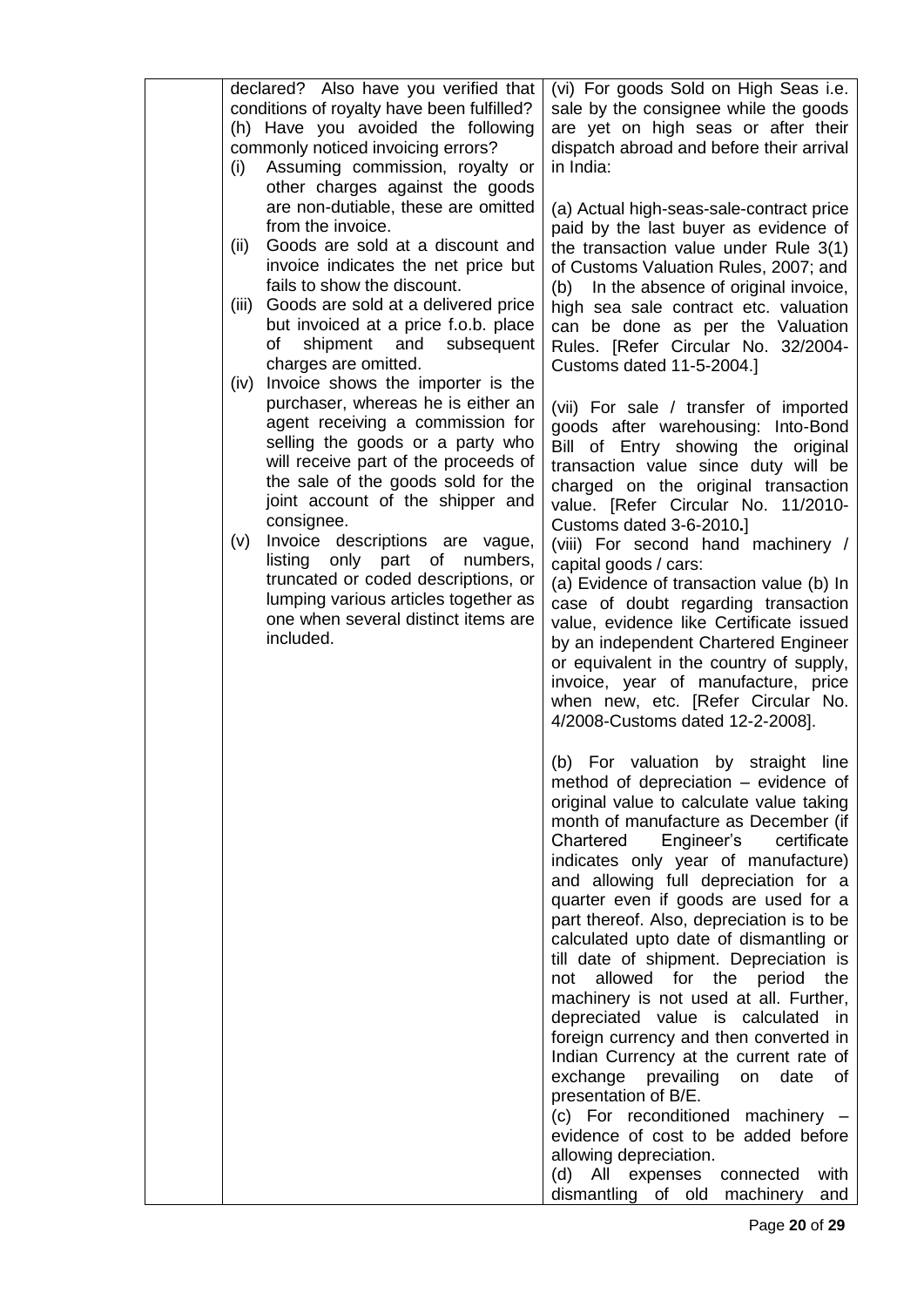|     |                                                           | making it ready for being transported                                         |
|-----|-----------------------------------------------------------|-------------------------------------------------------------------------------|
|     |                                                           | including inspection charges<br>are                                           |
|     |                                                           | includible.                                                                   |
|     |                                                           | (e) Depreciation has to be taken on the                                       |
|     |                                                           | following scale subject to maximum of                                         |
|     |                                                           | 70%: (i) for every quarter in $1st$ year:                                     |
|     |                                                           | 4% (ii) for every quarter in $2^{nd}$ year: 3%                                |
|     |                                                           | (iii) for every quarter in $3^{rd}$ year: 2.5%                                |
|     |                                                           | (iv) for every quarter in $4th$ and                                           |
|     |                                                           | subsequent year: 2%. [Refer Circular                                          |
|     |                                                           | No. 495/16/93-Cus dated 26-5-1993].                                           |
|     |                                                           |                                                                               |
|     |                                                           | (B) For valuation of imports from                                             |
|     |                                                           | related party:                                                                |
|     |                                                           | (i) Various agreements with supplier to                                       |
|     |                                                           | the extent these affect valuation.                                            |
|     |                                                           | (ii) Declaration about relationship in                                        |
|     |                                                           | GATT declaration form.                                                        |
|     |                                                           | (iii) PD Circular No. if order for                                            |
|     |                                                           | provisional assessment is given by a                                          |
|     |                                                           | PD circular                                                                   |
|     |                                                           | (iv) Completed Questionnaire given by                                         |
|     |                                                           | SVB with required documents. Also,                                            |
|     |                                                           | when SVB order is due for review after                                        |
|     |                                                           | 3 years. In this case change in                                               |
|     |                                                           | collaboration /agency / distribution/                                         |
|     |                                                           | agreements/ arrangements<br>and                                               |
|     |                                                           | method of invoicing or pricing should                                         |
|     |                                                           | be declared.                                                                  |
|     |                                                           | (v) Documents, if any, to demonstrate                                         |
|     |                                                           | the arms length nature of transaction                                         |
|     |                                                           | through<br>examination<br>of<br>the                                           |
|     |                                                           | circumstances of sale or by using the                                         |
|     |                                                           | test value method.                                                            |
|     |                                                           | vi) SVB order (or its number), if any,                                        |
|     |                                                           | verifying<br>after<br>business<br>facts<br>of                                 |
|     |                                                           | transaction are unchanged.                                                    |
|     |                                                           |                                                                               |
| 15. | For importers: Duty Exemption Benefit Under Notifications |                                                                               |
|     | [For determining effective Customs duty payable.]         |                                                                               |
|     | Whether the description<br>οf                             |                                                                               |
|     | (a)<br>goods matches with that of the                     | Legal Metrology Act, 2009 and<br>(a)<br>Notification 49/2008 CE(NT) dated 24- |
|     | notification and/or the goods fall under                  | 12-2008 for MRP based levy of CVD.                                            |
|     | the CTH mentioned in the notification.                    | (b)<br>Relevant<br>duty<br>exemption                                          |
|     | Whether conditions, if any, in the<br>(b)                 | notification<br>claimed and<br>conditions                                     |
|     | satisfied.<br>notification<br>The<br>are                  | thereof, if any.                                                              |
|     | compliance would extend to future                         | Relevant notification<br>if anti-<br>(c)                                      |
|     | events in the case of post-import                         | dumping duty or safeguard duty is                                             |
|     | conditions.                                               | applicable. Also:                                                             |
|     | Whether confirmed<br>the<br>(c)<br>if                     | (i) Bill of Lading / Airway Bill.                                             |
|     | imported goods are covered<br>under                       | (ii) Country of Origin Certificate.                                           |
|     | Legal Metrology Act, 2009 and MRP                         | (iii) Contract.                                                               |
|     | based levy of CVD.                                        | (iv) Sales brochures and catalogues.                                          |
|     | Whether anti-dumping duty or<br>(d)                       | (v) Sale invoices, etc.                                                       |
|     | safeguard duty is applicable on the                       | (vi) Test reports.                                                            |
|     | basis<br>of<br>countries,<br>exporters,                   | (vii) Certificate of analysis.                                                |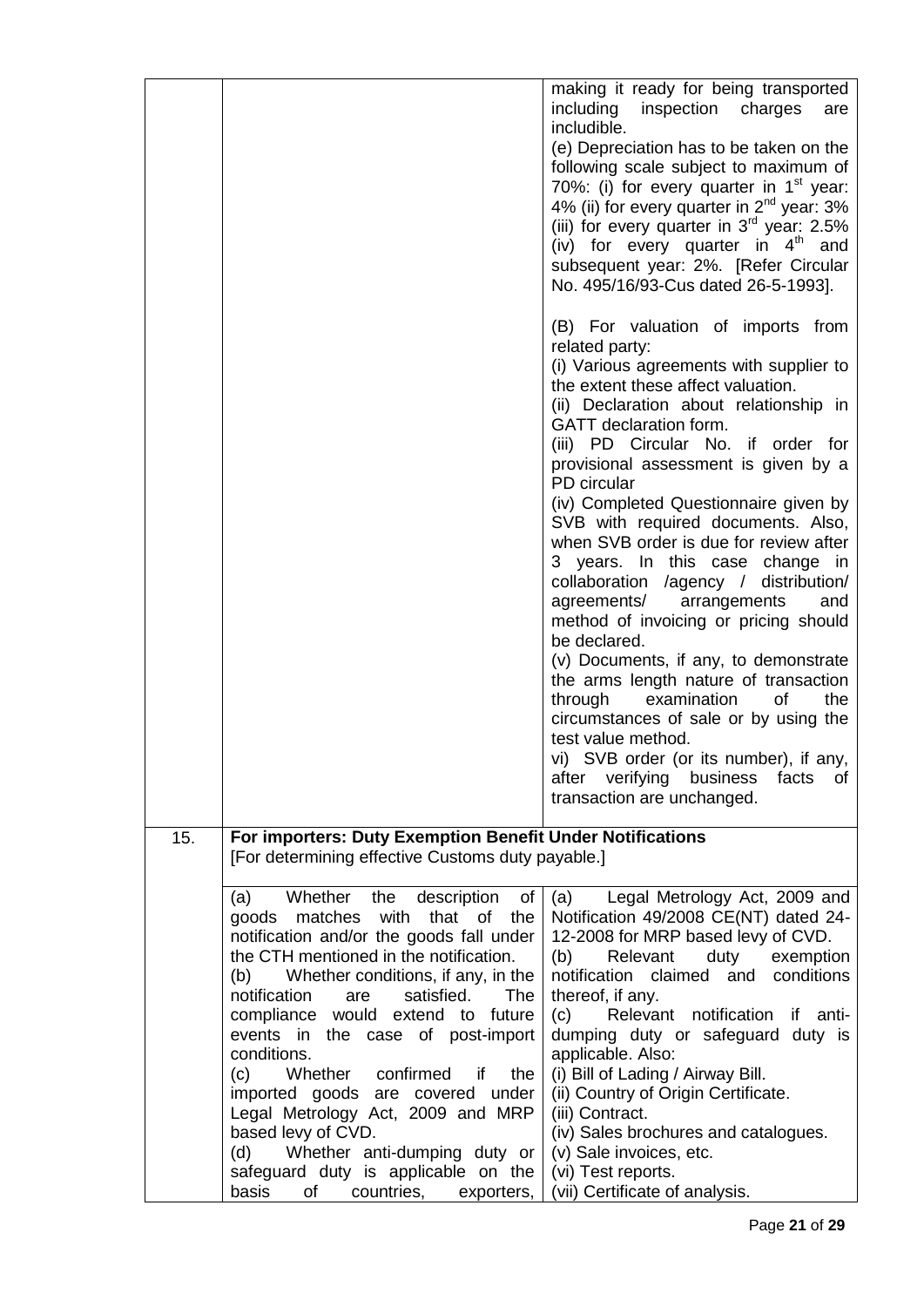|     | manufacturers, suppliers, specification<br>of goods etc. which the levy applies.<br>(e) Whether goods are re-imported or<br>not and if yes, conditions of notification<br>fulfilled or not?<br>(f) Whether duty benefit is claimed<br>under a FTA? If yes, whether condition<br>of Rules of Origin and qualifying criteria<br>like Significant Transformation Rule and<br>Value Addition<br>satisfied<br>are<br>and<br>Country of Origin Certificate is genuine?<br>(g) If duty benefit under Project<br>Import Regulations is claimed whether<br>compliance of the said Regulations<br>including certificate of the Project<br>Sponsoring authority, fulfillment of post<br>import conditions such as production of<br>installation certificate etc. are ensured?<br>For duty benefits under Export<br>(h)<br>Promotion Schemes eligibility would<br>vary from scheme to scheme but a<br>standard Check List is as follows:<br>Have you confirmed that the goods<br>(i)<br>condition<br>satisfy<br>the<br>οf<br>the<br>notification or are covered therein?<br>with<br>(ii)<br>Have you complied<br>the<br>conditions?<br>Have you ensured that the Bond or<br>(iii)<br>Bank Guarantee<br>has<br>been<br>furnished?<br>(iv) Have you ensured that goods on<br>which exemption clauses shall be<br>used only for intended purpose?<br>benefit under<br>(i)<br>For<br>duty<br>IT<br>Agreement whether products<br>are<br>covered under the IT Agreement?<br>(j) Whether import goods are subject to<br>payment of cess? | (d) For duty benefit under FTAs:<br>(i) Tariff notification for rate of duty<br>(ii) Non-tariff notification defining the<br>Country specific Rules of Origin (ROO)<br>under specific FTA.<br>(e) For duty benefit under Project<br>import Regulations:<br>(i) Project Import Regulations, 1986.<br>(ii) Certificate of the Project Sponsoring<br>authority.<br>(iii) For post import conditions-<br>Installation certificate, reconciliation<br>statement etc.<br>For duty benefits under Export<br>(f)<br><b>Promotion Schemes:</b><br>(i) Valid authorization.<br>(ii) Under Advance Authorization/ DFIA<br>/ EPCG required bond to be executed<br>with Customs. |
|-----|------------------------------------------------------------------------------------------------------------------------------------------------------------------------------------------------------------------------------------------------------------------------------------------------------------------------------------------------------------------------------------------------------------------------------------------------------------------------------------------------------------------------------------------------------------------------------------------------------------------------------------------------------------------------------------------------------------------------------------------------------------------------------------------------------------------------------------------------------------------------------------------------------------------------------------------------------------------------------------------------------------------------------------------------------------------------------------------------------------------------------------------------------------------------------------------------------------------------------------------------------------------------------------------------------------------------------------------------------------------------------------------------------------------------------------------------------------------------------------------------------------------------|---------------------------------------------------------------------------------------------------------------------------------------------------------------------------------------------------------------------------------------------------------------------------------------------------------------------------------------------------------------------------------------------------------------------------------------------------------------------------------------------------------------------------------------------------------------------------------------------------------------------------------------------------------------------|
| 16. | For exporters: Export under Export Promotion / Incentive Schemes                                                                                                                                                                                                                                                                                                                                                                                                                                                                                                                                                                                                                                                                                                                                                                                                                                                                                                                                                                                                                                                                                                                                                                                                                                                                                                                                                                                                                                                       |                                                                                                                                                                                                                                                                                                                                                                                                                                                                                                                                                                                                                                                                     |
|     | [For determining admissibility of export benefits.]                                                                                                                                                                                                                                                                                                                                                                                                                                                                                                                                                                                                                                                                                                                                                                                                                                                                                                                                                                                                                                                                                                                                                                                                                                                                                                                                                                                                                                                                    |                                                                                                                                                                                                                                                                                                                                                                                                                                                                                                                                                                                                                                                                     |
|     | (a) Have you confirmed correctness of<br>Drawback Serial No. for export goods?<br>(b) Have you confirmed admissibility of<br>export benefits for the item under<br>export?<br>(c) Whether DEEC / EPCG Licenses<br>particulars like Registration No., Serial<br>Nos. in part $(C)$ and $(E)$ are correctly<br>declared?<br>(d) Whether DFRC Licenses particulars<br>such as Registration No., Standard IO<br>Group Code and S.No. Quantity, etc.<br>are declared correctly?<br>Whether job work particulars<br>(e)                                                                                                                                                                                                                                                                                                                                                                                                                                                                                                                                                                                                                                                                                                                                                                                                                                                                                                                                                                                                      | Drawback Schedule / relevant export<br>promotion / incentive scheme.                                                                                                                                                                                                                                                                                                                                                                                                                                                                                                                                                                                                |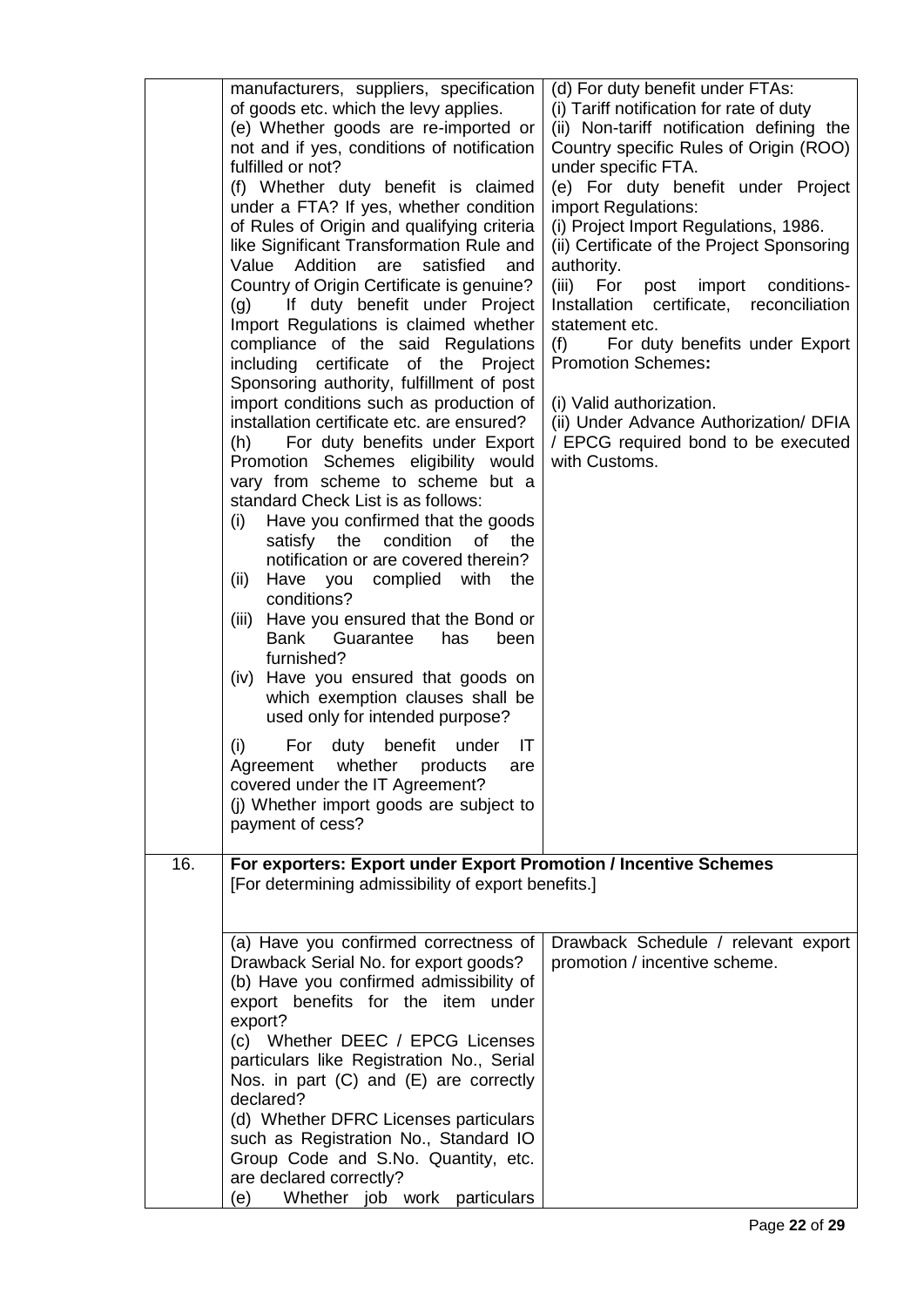|     | including Notification No. availed, B/E/<br>No. and date, etc.<br>(f) Whether Annexure C1 particulars for<br>EOUs such as date of examination,                                                                                                                                                                                                                                                                                                                                                                                              |                                                                                                                                                   |
|-----|---------------------------------------------------------------------------------------------------------------------------------------------------------------------------------------------------------------------------------------------------------------------------------------------------------------------------------------------------------------------------------------------------------------------------------------------------------------------------------------------------------------------------------------------|---------------------------------------------------------------------------------------------------------------------------------------------------|
|     | Seal Nos. etc. are declared correctly?                                                                                                                                                                                                                                                                                                                                                                                                                                                                                                      |                                                                                                                                                   |
| 17. | For importers: Import restrictions, authorization and licensing requirement<br>[For fulfilling requirement of Foreign Trade Policy and other relevant statutes.]                                                                                                                                                                                                                                                                                                                                                                            |                                                                                                                                                   |
|     | (a) Whether the imported goods are<br>subject to any restrictions under First<br>Schedule to ITC (HS)?<br>(b) If yes, whether you have obtained                                                                                                                                                                                                                                                                                                                                                                                             | Valid import license / permit form<br>DGFT / concerned<br>Department /<br>Agency.                                                                 |
|     | necessary license, permission, permit,<br>authorizations<br>from<br>the<br><b>DGFT</b><br>administrative department for such<br>import?                                                                                                                                                                                                                                                                                                                                                                                                     | Please see list below*                                                                                                                            |
| 18. | For importers: Imports involving Intellectual Property Rights<br>[For purposes of legal import.]                                                                                                                                                                                                                                                                                                                                                                                                                                            |                                                                                                                                                   |
|     | (a) Have you determined whether the<br>goods or packing involve any trade<br>mark or copyright or patent? If so, can<br>you establish a legal right to import<br>those items into and / or use them in<br>India?<br>(b) If you are importing goods or<br>packaging bearing a package marked<br>in India, have you established that it is<br>genuine or that you have taken<br>permission from the trade mark holder<br>to import the goods?<br>(c) Can you produce the required entry<br>documentation<br>supporting<br>and<br>information? | Documents establishing legal right on<br>trade mark, copyright etc. or legal right<br>to import goods subjected to trade<br>marks, copyright etc. |
| 19. | For exporters: Licensing requirements<br>[For fulfilling requirement of Foreign Trade Policy and other relevant statutes.]                                                                                                                                                                                                                                                                                                                                                                                                                  |                                                                                                                                                   |
|     | you ascertained whether<br>Have<br>(a)<br>export of the goods is subject to<br>requirements as per 2 <sup>nd</sup> Schedule of<br>ITC (HS)?                                                                                                                                                                                                                                                                                                                                                                                                 | ITC(HS), license / permit/ etc.                                                                                                                   |
|     | (b) Have you<br>obtained<br>necessary<br>permission,<br>license,<br>permit,<br>authorizations from the administrative<br>department for such export?                                                                                                                                                                                                                                                                                                                                                                                        |                                                                                                                                                   |
| 20. | For importers: Duty payment<br>[To avoid interest under Section 47(2) of the Customs Act, 1962, duty is to be<br>paid within 5 days after submission / entry inward date / verification of<br>assessment.]                                                                                                                                                                                                                                                                                                                                  |                                                                                                                                                   |
|     | (a) Whether duty amount kept ready?<br>(b) Whether duty to be paid manual or                                                                                                                                                                                                                                                                                                                                                                                                                                                                | (a) TR-6 challan<br>(b)<br>E-payment<br>procedure<br>[Refer                                                                                       |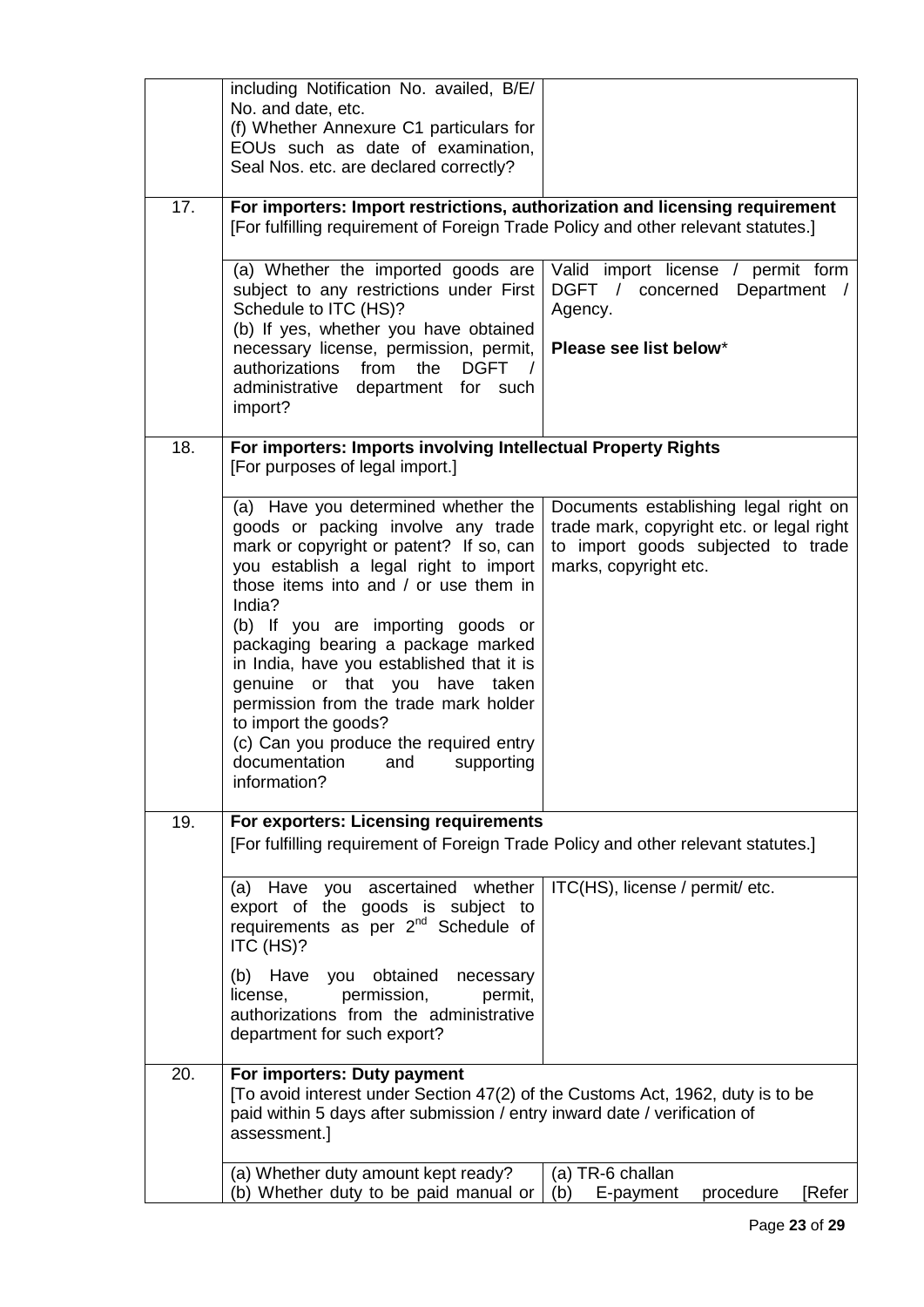|     | E-payment?<br>If<br>by<br>whether necessary arrangement made<br>with Bank?                                             | by E-payment   Circular No. 33/2011-Cus. dated 29-7-<br>2011.]                                                                                                                                                                                                                                                                                                                                                                                                                                                                                                                                      |
|-----|------------------------------------------------------------------------------------------------------------------------|-----------------------------------------------------------------------------------------------------------------------------------------------------------------------------------------------------------------------------------------------------------------------------------------------------------------------------------------------------------------------------------------------------------------------------------------------------------------------------------------------------------------------------------------------------------------------------------------------------|
| 21. | For importers: Goods Registration / Examination for Purpose of Clearance<br>[For physical clearance of imported goods] |                                                                                                                                                                                                                                                                                                                                                                                                                                                                                                                                                                                                     |
|     | with B/E whether<br>required<br>Along<br>documents are ready at time of goods<br>registration / examination?           | Documents required at time of goods<br>registration / examination:<br>(i)<br>Original duty paid challan<br>Copy of Delivery order<br>(ii)<br>(iii)<br>Copy of B/L<br>Invoice in original<br>(iv)<br>Packing List in original<br>(v)<br>Certificate of Origin in original<br>(vi)<br>Exemption Certificate in original<br>(vii)<br>if required<br>(viii)<br>Copy of the bond or<br>undertaking executed, if any.<br>GATT declaration duly signed<br>(ix)<br>by the importer<br>Technical literature / catalogue<br>(x)<br>Copy of request for Green<br>(xi)<br>channel clearance, if any (in non RMS |
|     |                                                                                                                        | sites)<br>(xii)<br>Clearance of ADC or any other<br>agency / authority, where required.                                                                                                                                                                                                                                                                                                                                                                                                                                                                                                             |
| 22. | For exporters: Goods Registration / Examination for Purpose of Export<br>[For physical clearance of export goods]      |                                                                                                                                                                                                                                                                                                                                                                                                                                                                                                                                                                                                     |
|     | with S/B<br>whether<br>Along<br>required<br>documents are ready at time of goods<br>registration / examination?        | Documents required at time of goods<br>registration / examination:<br>(i)<br><b>Check List</b><br>(ii)<br>Original<br>evidencing<br>challan<br>payment of duty / cess<br>Copy of Airway Bill / B/L<br>(iii)<br>Invoice in original<br>(iv)<br>Packing List in original<br>(v)<br>Copy of the bond or<br>(vi)<br>undertaking executed, if any.<br>GATT declaration duly signed<br>(vii)<br>by the exporter<br>Technical literature / catalogue<br>(viii)<br>Clearance of any other agency<br>(ix)<br>/ authority, where required.                                                                    |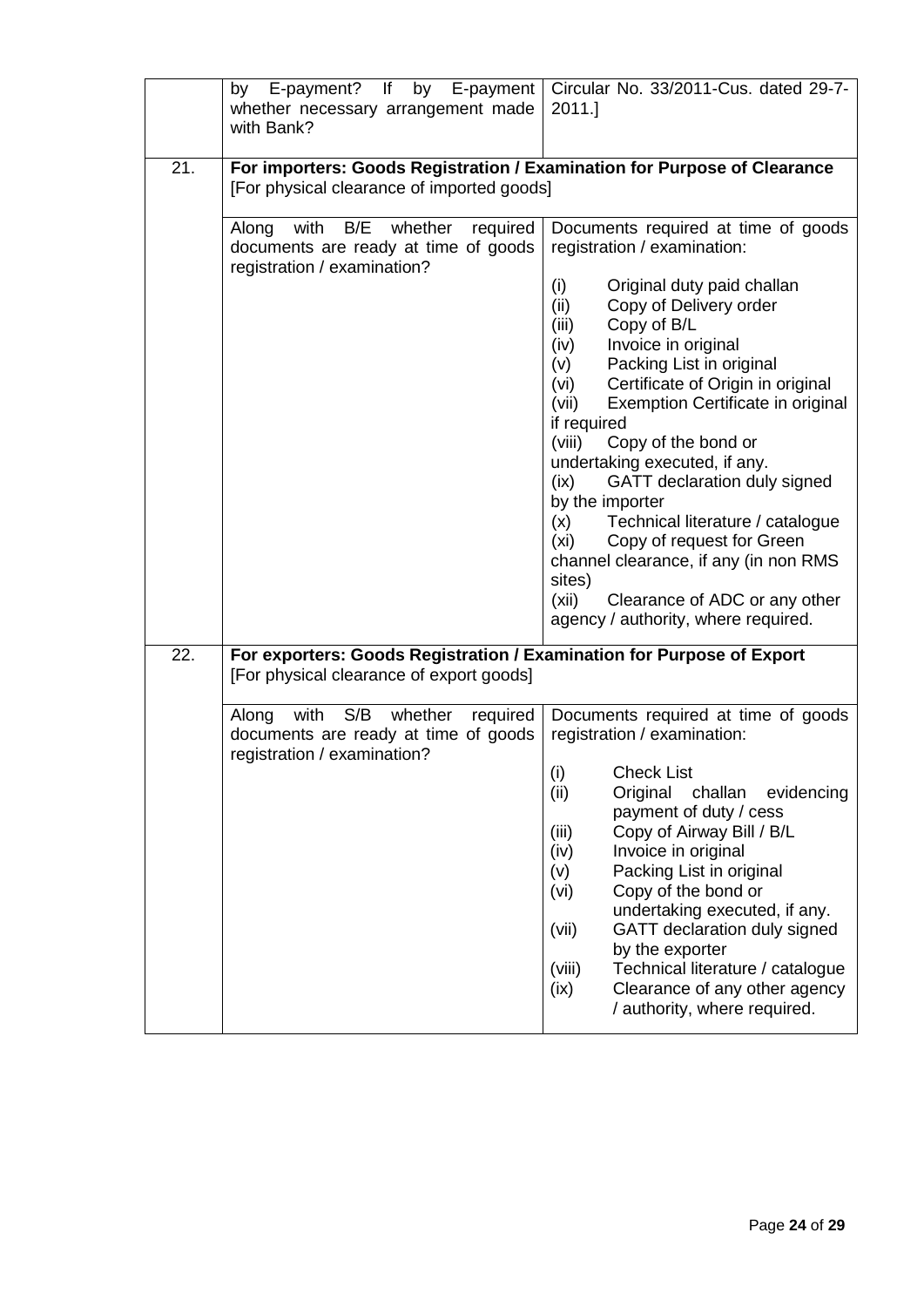## **\*CCRs and Supporting Documents** (Refer S.No. 17 of Table above)

| <b>Nature of Goods</b>                                                                                            | <b>Permit / Authorization</b>                                                                         | <b>Authority/Source</b>                                                                                           |  |
|-------------------------------------------------------------------------------------------------------------------|-------------------------------------------------------------------------------------------------------|-------------------------------------------------------------------------------------------------------------------|--|
| From Country of Export / Country of Origin (as applicable)                                                        |                                                                                                       |                                                                                                                   |  |
| Mineral Products (Chapter<br>25), Ores Slag Ash (Chapter<br>26)                                                   | <b>Purity Certificate</b>                                                                             | Manufacturer                                                                                                      |  |
| Mineral Oils (Chapter 27),<br>Chemicals (Chapter 28-29),<br>Fertilizers (Chapter 31) &<br>Pesticides (Chapter 38) | <b>Chemical Analysis Certificate</b><br>or Purity Certificate                                         | Manufacturer                                                                                                      |  |
| Wood art (Chapter 44)                                                                                             | <b>Phytosanitary Certificate</b>                                                                      | Export<br>Pre-Inspection<br>Agency                                                                                |  |
| Textile and Textile articles<br>(Chapter 50 to 63)                                                                | <b>Pre-shipment Certificate</b>                                                                       | Textile Testing Laboratory<br>National<br>accredited<br>to<br>Accreditation Agency of the<br>Country of Origin    |  |
| Iron-Steel (Chapter 72-73)                                                                                        | Certificate<br>Mill<br>Test<br>(Composition) (Ukraine) and<br>other Inspection Certificate<br>(China) | Manufacturer                                                                                                      |  |
| Scrap (Chapter 72-81)                                                                                             | Export Inspection Certificate<br>from designated Agencies                                             | Manufacturer                                                                                                      |  |
| Second<br>hand<br>machinery<br>(Chapter 84)                                                                       | Chartered<br>Engineer<br>Country<br>Certificate<br>of<br>of<br>Export                                 | Manufacturer                                                                                                      |  |
| Vehicles / Cars (Chapter 87)                                                                                      | Certificate<br>Approval<br>Type<br>(European Country)                                                 | <b>Country of Manufacturer</b>                                                                                    |  |
| Toys (Chapter 95)                                                                                                 | Composition Certificate for<br>Toxic Elements / Certificate<br>of Conformance Test Report             | Manufacturer                                                                                                      |  |
| Goods for International<br><b>Exhibitions</b>                                                                     | <b>ATA CARNET / CARNET-</b><br><b>DE-PASSAGE</b>                                                      | Designated organization                                                                                           |  |
| From within India:                                                                                                |                                                                                                       |                                                                                                                   |  |
| Livestock<br>$\mathcal{R}$<br>Livestock<br>Products (Chapter 1)                                                   | <b>NOC</b>                                                                                            | Animal<br>Quarantine<br>∩r<br>Veterinary Authorities; Wild<br>Life Range Officer (WLRO)                           |  |
| Meat and Meat Products of<br>all kinds (Chapter 2)                                                                | Sanitary Import permit                                                                                | Department<br>of<br>Animal<br>Husbandry<br>Dairying,<br>and<br>Government of India; PHO<br>and Animal Quarantine. |  |
| Edible<br>&<br><b>Articles</b><br>Food<br>(Chapters 4 to 23)                                                      | <b>NOC</b>                                                                                            | Food<br>Safety<br>Security<br>Authority of India                                                                  |  |
| Plants and Plant materials<br>(Chapters 6 to 07)                                                                  | <b>NOC</b>                                                                                            | Plant Quarantine (PQ) Dep't.                                                                                      |  |
| Pulses (Chapter 7), Seeds<br>etc. (Chapter 29)                                                                    | Permits / NOC                                                                                         | Sponsoring<br>Ministry<br>e.g.<br>Ministry of Agriculture                                                         |  |
| Alcoholic<br><b>Beverages</b><br>(Chapter 22)                                                                     | License / Permit                                                                                      | State Excise, PHO                                                                                                 |  |
| Sludge Oil (Chapter 27)                                                                                           | <b>Registration / Certificate</b>                                                                     | Pollution<br>Control<br>Board,<br>Ministry of Environment                                                         |  |
| Earth<br>Rare<br><b>Elements</b>                                                                                  | License / Certificate                                                                                 | Department<br>Atomic<br>οf                                                                                        |  |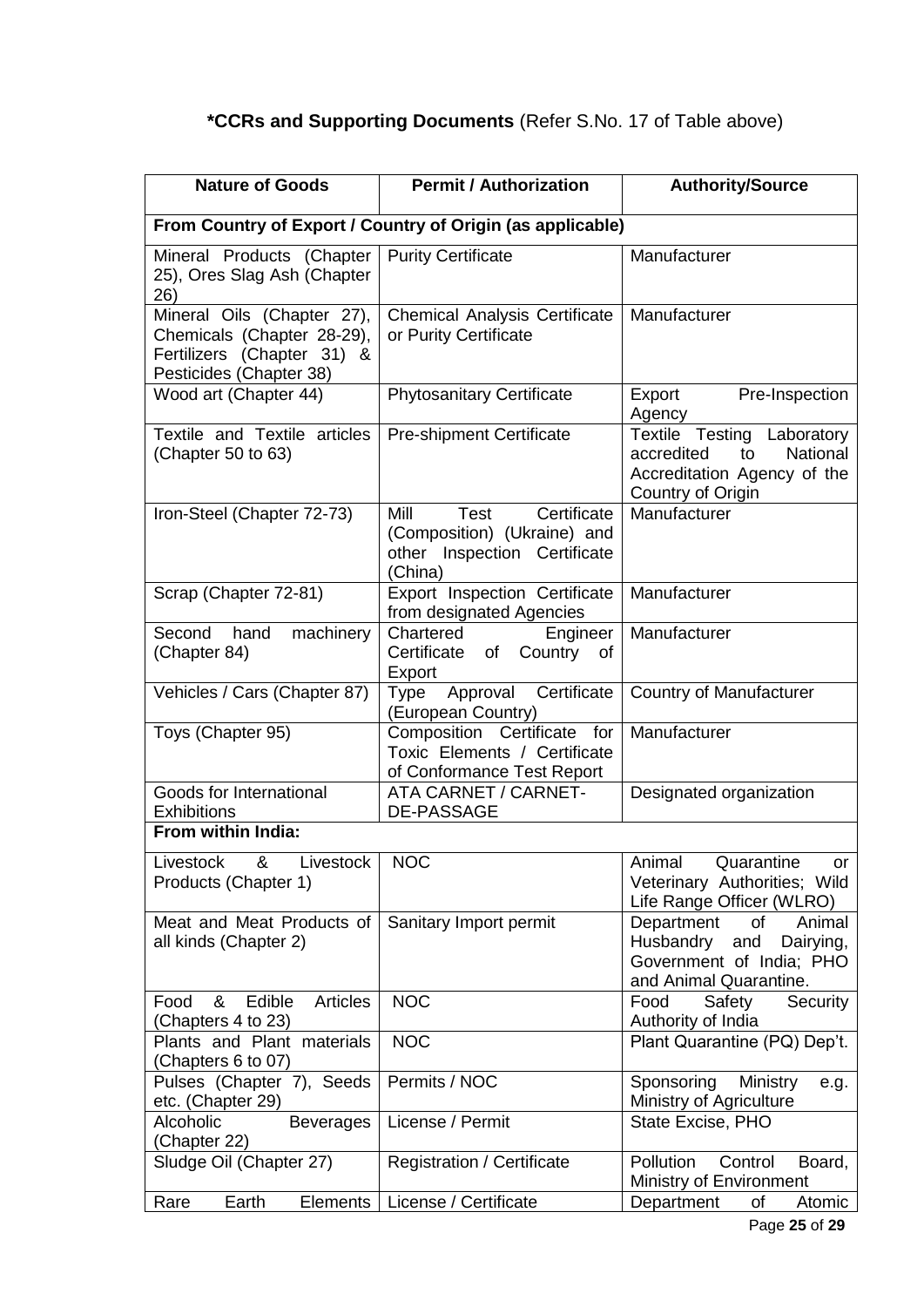| (Chapter 28)                      |                                   | Energy                                   |
|-----------------------------------|-----------------------------------|------------------------------------------|
| Drugs<br>/ Pharmaceuticals        | <b>NOC</b>                        | <b>Assistant Drug Controller</b>         |
| Cosmetics (Chapter 30)            |                                   |                                          |
| Soap - Toilet Preparation         | <b>NOC</b>                        | <b>Assistant Drug Controller</b>         |
| (Chapters 33 to 34)               |                                   |                                          |
| Gelatin<br>of<br>origin<br>animal | <b>NOC</b>                        | <b>WLRO</b>                              |
| (Chapter 35)                      |                                   |                                          |
| Explosives (Chapter 36)           | NOC / Certificate                 | <b>Controller of Explosives</b>          |
| Photographic                      | Certificate                       | CBFC / Censor Board                      |
| Cinematographic<br>goods          |                                   |                                          |
| (Chapter 37)                      |                                   |                                          |
| Leather & Leather Products        | <b>NOC</b>                        | <b>WLRO</b>                              |
| (Chapter 42)                      |                                   |                                          |
| Fur Shan / Artificial Fur         | <b>NOC</b>                        | <b>WLRO / Animal Quarantine</b>          |
| Shan (Chapter 43)                 |                                   |                                          |
| Cylinder (Chapter 73)             | Certificate                       | DG Explosives, Nagpur                    |
| Lead Battery (Chapter 83)         | Certificate                       | Ministry of Environment                  |
| Air Craft (Chapter 88)            | DGFT License / NOC                | <b>DGFT/DGCA</b>                         |
| Vehicles (Chapter 87)             | <b>Homologation Certificate</b>   | Manufacturer / ARAI, Pune                |
| Depleting<br>Ozone                | License / NOC from Ministry       | <b>DGFT</b>                              |
| Substances (ODS)                  | of Environment                    |                                          |
| Modified<br>Genetically           | Permit                            | Genetic<br>Engineering                   |
| Material such as GM Soya          |                                   | Committee<br>Approval                    |
| Bean Oil etc.                     |                                   | (GEAC) under Ministry of                 |
|                                   |                                   | <b>Environment &amp; Forests</b>         |
| Exemptions such<br>(a)<br>as      | Notification<br>Exemption         | Sponsoring<br>Authority /                |
| Non-conventional<br>Energy        | Certificates                      | Ministry                                 |
| (b) Road laying machinery         |                                   |                                          |
| Petroleum operations              | <b>DGHC Certificate</b>           | DGHC,<br>Ministry<br><b>of</b>           |
|                                   |                                   | Petroleum                                |
| Hazardous elements                | Certificate                       | Ministry of Environment and              |
| 18<br>covered by Rule<br>of       |                                   | Forest / Central and State               |
| Hazardous<br>Chemicals            |                                   | <b>Pollution Control Board</b>           |
| <b>Rules, 1986</b>                |                                   |                                          |
|                                   | License                           |                                          |
| Arms & Ammunitions                |                                   | Ministry of Home Affairs<br><b>State</b> |
| Measuring devices - Legal         | <b>Registration / Certificate</b> | Government                               |
| Metrology Act, 2009               |                                   | Department for Weight and                |
|                                   |                                   | Measurement                              |

**Note:** The list of goods covered by the above table is illustrative and not exhaustive.

\*\*\*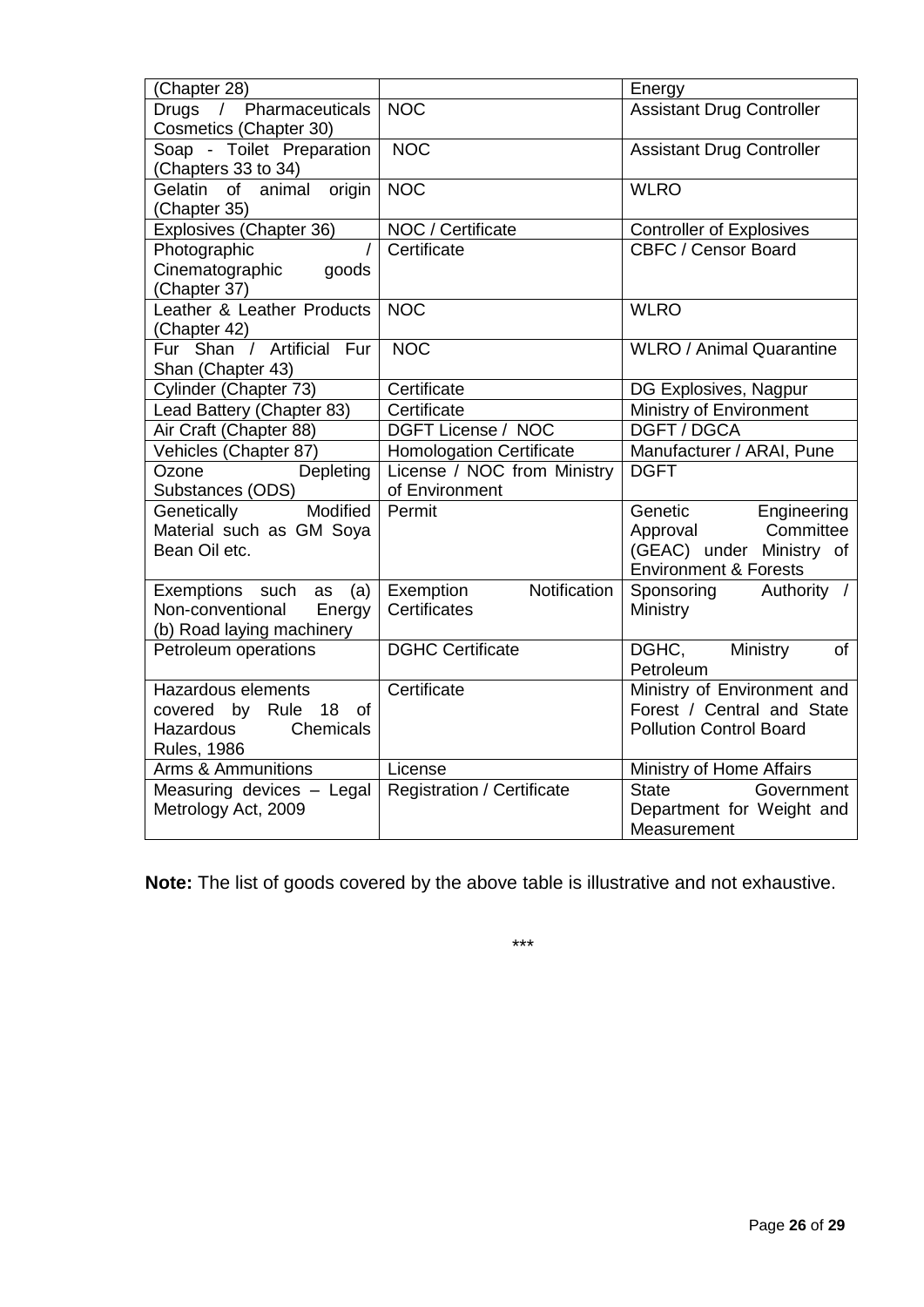#### **Chapter 3**

#### **Overview of Filing and Processing of Bill of Entry and Shipping Bill**

#### 1. **Filing and Processing of Bill of Entry (B/E)**

1.1 **Filing of B/E through Service Centre:** The data pertaining to B/E is filed in a prescribed format at the Service Centre and a checklist is generated. While filing the B/E, the correctness of the information given therein has to be certified by the importer in the form of a declaration at its foot and any mis-declaration/incorrect details has legal consequences. The ICES system would accept Annexure for B/E only if it finds that the IGM No. and Bill of Lading (B/L) No. match the corresponding line number of the IGM. The system will accept only one declaration against a line number. If the declaration is not accepted, CHA (includes the importer) should verify the particulars The importer / CHA has to submit duly filled-in Annexure along with one copy of Invoice to the Service Centre . The Service Centre staff enters the data into the ICES system and generates Check List to be verified by the importer / CHA for correctness. On verification, if the data are found to be correctly recorded, the importer / CHA will sign the Check List and return it to the Service Centre, signaling final submission. Then the Service centre will generate the B/E Number, which will be recorded manually on the right top of the Check List and returned to the Importer / CHA; thus completing the registration of document.

1.2 **Filing of B/E through ICEGATE:** The importer / CHA can file B/E remotely through ICEGATE. In this case, the ICES application validates the data and in case of errors, a negative acknowledgment mentioning the error description is sent back to the importer / CHA. In case there is no error, B/E Number is assigned to the document and an acknowledgment is sent to the importer / CHA. Thereafter, the importer / CHA can print the Check List in their premises.

1.3 **Processing of B/E not facilitated through RMS:** ICES system automatically marks the B/E to the Appraising Group for processing by Appraising Officer (AO). B/Es with assessable value of more than Rs.1 Lac are marked to Group Assistant Commissioner (AC) while others are marked directly for payment of duty. After the assessment is approved by the AC concerned, the following process takes place: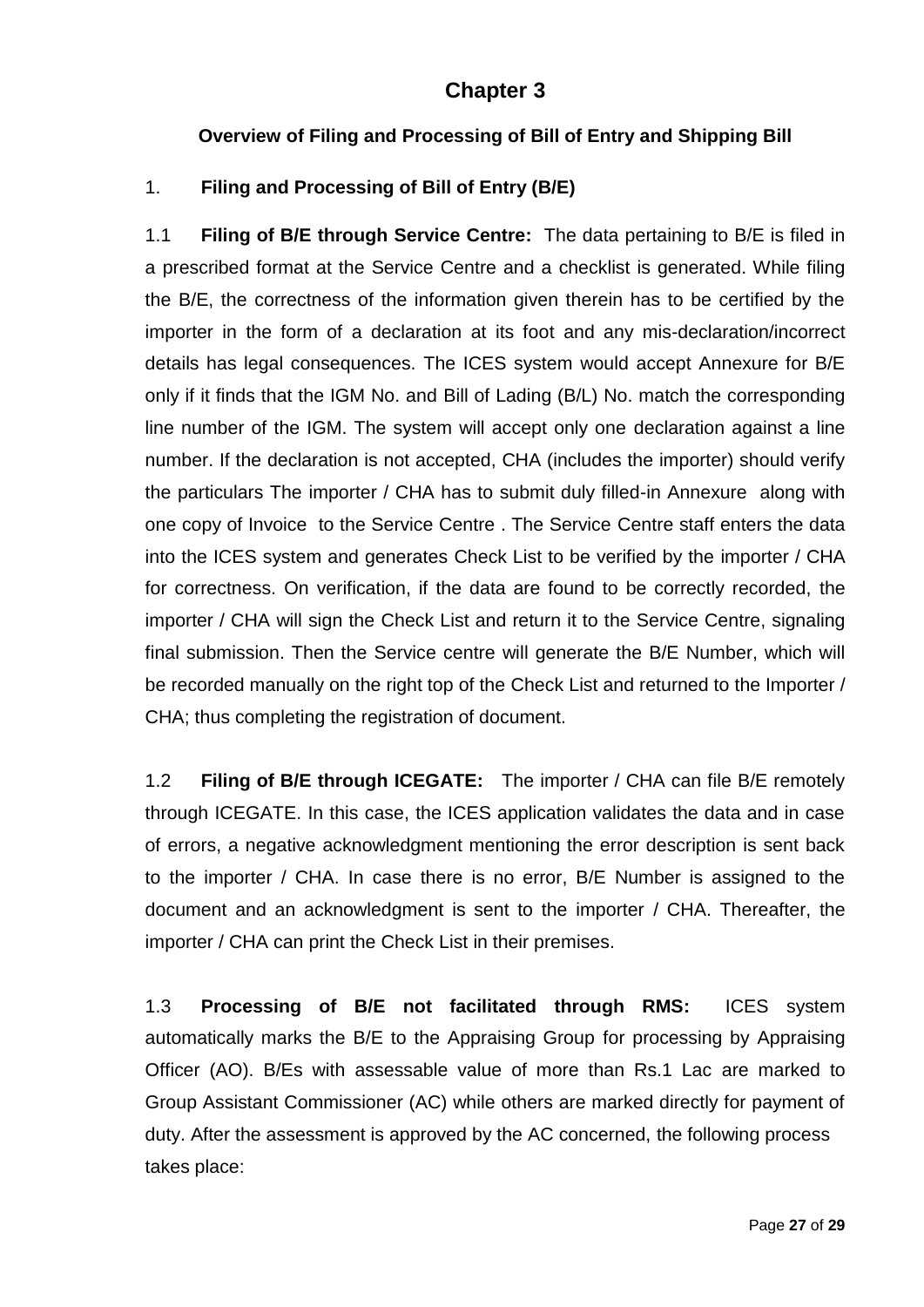(i) Assessed Copy of the B/E with examination instructions and TR-6 challan is printed at the Service Center for payment of duty. AO has the option to change tariff classification / notification / declared value etc., and raise queries for clarification. The queries raised by AO are marked to Group AC for approval.

(ii) Processing status of the document can be enquired through Service Centre. In case of query, reply can be given through the Service Center. The duty is to be paid through designated banks or through e-payment mode. On receipt of duty payment message from Bank, the B/E is marked to the Appraiser (Docks). The importer / CHA should present a copy of the B/E along with duty paid challan and other documents including invoice, packing list etc. at the time of examination of the goods.

(iii) Inspector / EO examines the goods and enters the examination report and in case of discrepancy, the same is reported to the Appraising Group with comments of the SA. Thereafter, the Group may revise the assessment. Otherwise the B/E is marked to Shed Appraiser (SA) for "out-of-charge". After out-of-charge, the system generates two copies of B/E (importer"s copy and the Exchange Control Copy).

#### 2. **Filing and Processing of Shipping Bill (S/B)**

2.1 **Filing of S/B through ICEGATE**: The S/B needs to be filed with correct and complete information of goods - description (including the grade, brand and specifications), quantity (in standard UQC) and other parameters of assessment related to the goods, and self assessed valuation, exportability and eligibility under any export promotion scheme, if claimed. Filing of the S/B under Section 50 of the Customs Act, 1962 would also require the exporter / CHA to certify that all the aspects of assessment have been properly evaluated and declared. The exporter / CHA can file S/B through Service Centre by submitting duly filled-in Annexure along with one copy of Invoice. The Service Centre staff enters the data into the ICES system and generates Check List to be verified by the exporter / CHA for correctness on verification if the data found to be correctly recorded. The exporter / CHA will sign the Check List and return it to the Service Centre, signaling final submission. Then the Service Centre will generate the S/B Number, which will be recorded manually on the right top of the Check List and returned to the exporter / CHA thus completing the registration of document.